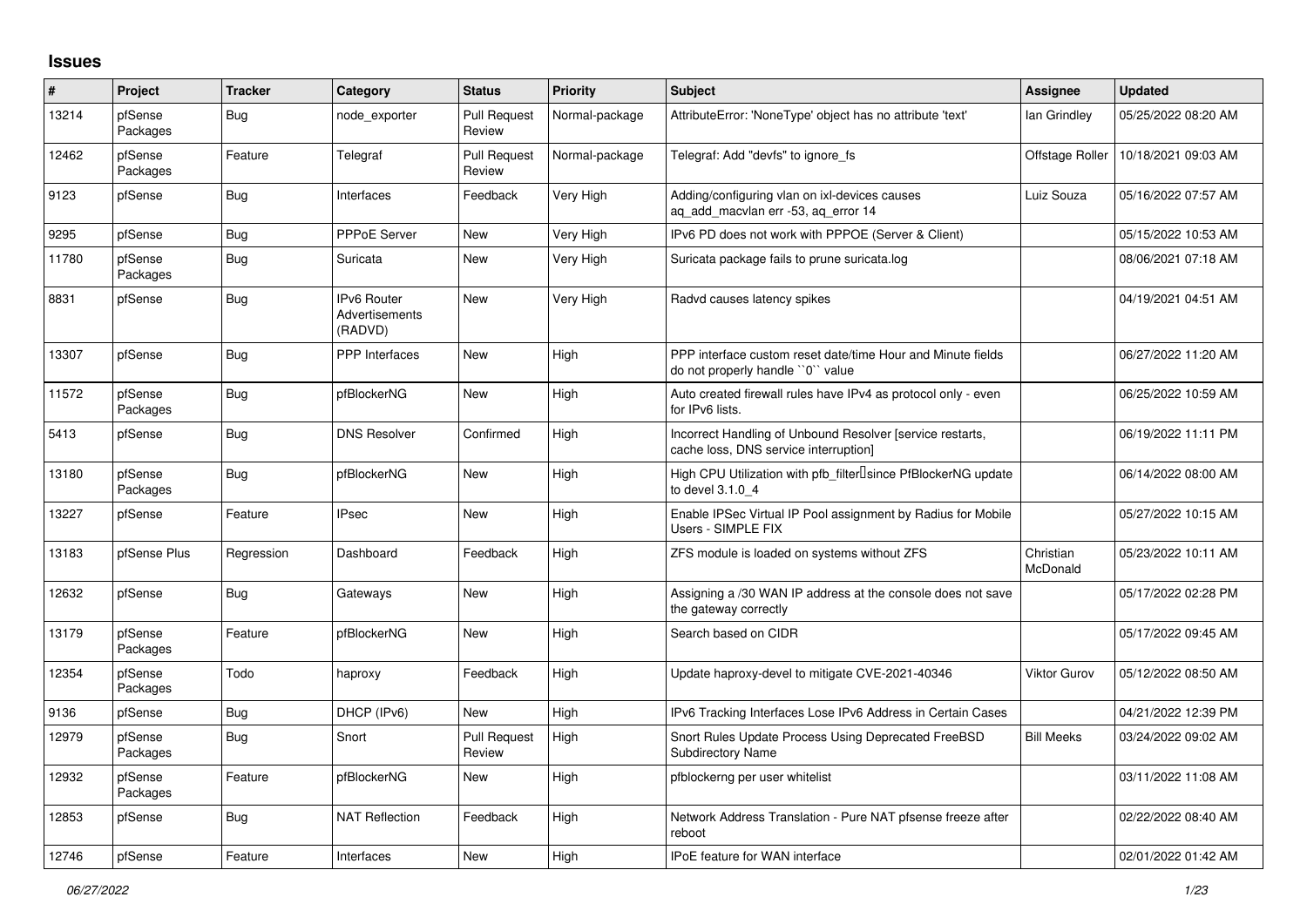| #     | Project             | <b>Tracker</b> | Category                    | <b>Status</b> | <b>Priority</b> | <b>Subject</b>                                                                                                                                                                | <b>Assignee</b>       | <b>Updated</b>      |
|-------|---------------------|----------------|-----------------------------|---------------|-----------------|-------------------------------------------------------------------------------------------------------------------------------------------------------------------------------|-----------------------|---------------------|
| 12732 | pfSense<br>Packages | Bug            | squidguard                  | New           | High            | Squid https filtering squidguard acl target list - erratic<br>behaviour                                                                                                       |                       | 01/26/2022 09:11 AM |
| 12607 | pfSense Plus        | Bug            | Hardware / Drivers          | New           | High            | Instability with Snort Inline with AWS Instances                                                                                                                              |                       | 01/10/2022 09:03 PM |
| 12608 | pfSense<br>Packages | <b>Bug</b>     | WireGuard                   | New           | High            | WireGuard tunnels monitored by dpinger causing system to<br>stop routing completely in certain situations                                                                     | Christian<br>McDonald | 12/16/2021 03:14 PM |
| 12520 | pfSense<br>Packages | Feature        | Squid                       | New           | High            | [Squid] - Allow or Deny Mappings from IP/Host/GeoIP sources                                                                                                                   |                       | 11/12/2021 02:13 PM |
| 11135 | pfSense<br>Packages | <b>Bug</b>     | haproxy                     | Feedback      | High            | HAproxy OCSP reponse crontab bug                                                                                                                                              | <b>Viktor Gurov</b>   | 09/10/2021 11:51 AM |
| 12160 | pfSense<br>Packages | Regression     | syslog-ng                   | Feedback      | High            | An invalid configuration is generated when choosing TLS as<br>the default protocol                                                                                            | Jim Pingle            | 07/23/2021 03:27 PM |
| 11534 | pfSense<br>Packages | Regression     | FreeRADIUS                  | New           | High            | FreeRADIUS EAP anonymous connection forbidden<br>out-of-tunnel                                                                                                                |                       | 07/14/2021 02:32 AM |
| 11992 | pfSense             | Bug            | <b>Virtual IP Addresses</b> | Confirmed     | High            | GRE Tunnel - Does not work with a virtual IP as endpoint                                                                                                                      |                       | 06/04/2021 01:16 AM |
| 11936 | pfSense<br>Packages | Bug            | <b>FRR</b>                  | Incomplete    | High            | FRR does not connect BGP when using password                                                                                                                                  |                       | 05/19/2021 08:12 AM |
| 11563 | pfSense<br>Packages | <b>Bug</b>     | <b>BIND</b>                 | New           | High            | BIND GUI writes TXT records > 255 characters                                                                                                                                  |                       | 02/27/2021 07:11 AM |
| 11158 | pfSense<br>Packages | <b>Bug</b>     | <b>FRR</b>                  | <b>New</b>    | High            | <b>FRR Prefix Lists</b>                                                                                                                                                       |                       | 12/30/2020 04:55 PM |
| 8964  | pfSense             | <b>Bug</b>     | IPsec                       | New           | High            | IPsec async cryptography advanced setting - TCP traffic not<br>passing through                                                                                                | Luiz Souza            | 12/08/2020 12:09 PM |
| 10760 | pfSense<br>Packages | <b>Bug</b>     | <b>BIND</b>                 | New           | High            | pfSense BIND 9.14.12 server terminates due to assertion<br>failure                                                                                                            |                       | 07/11/2020 04:53 PM |
| 10252 | pfSense<br>Packages | <b>Bug</b>     | pfBlockerNG                 | New           | High            | pfblockerng-devel                                                                                                                                                             |                       | 02/11/2020 05:18 PM |
| 9724  | pfSense<br>Packages | <b>Bug</b>     | pfBlockerNG                 | New           | High            | pfblockerng-firewall-filter-service-will-not-start                                                                                                                            |                       | 09/05/2019 06:32 AM |
| 8513  | pfSense<br>Packages | <b>Bug</b>     | FreeRADIUS                  | New           | High            | Freeradius 3.x Idap problem                                                                                                                                                   |                       | 02/18/2019 05:22 PM |
| 9046  | pfSense<br>Packages | Feature        | Telegraf                    | New           | High            | telegraf feature request                                                                                                                                                      |                       | 02/18/2019 03:38 PM |
| 6988  | pfSense<br>Packages | Bug            | Snort                       | New           | High            | SNORT Package PHP memory error                                                                                                                                                |                       | 06/28/2018 10:00 PM |
| 8438  | pfSense<br>Packages | <b>Bug</b>     | haproxy                     | New           | High            | haproxy: can't use ACL for cert with http-response actions                                                                                                                    |                       | 05/24/2018 01:12 PM |
| 8158  | pfSense             | Bug            | Interfaces                  | New           | High            | IPv6 Track Interface issue with more than one WAN-Gateway<br>and a number of internal interfaces at least track interface<br>from one interface does not work on regular base |                       | 12/03/2017 09:00 AM |
| 8089  | pfSense             | <b>Bug</b>     | Interfaces                  | New           | High            | VLAN page breaks after config restore to new hardware.                                                                                                                        |                       | 11/21/2017 01:38 PM |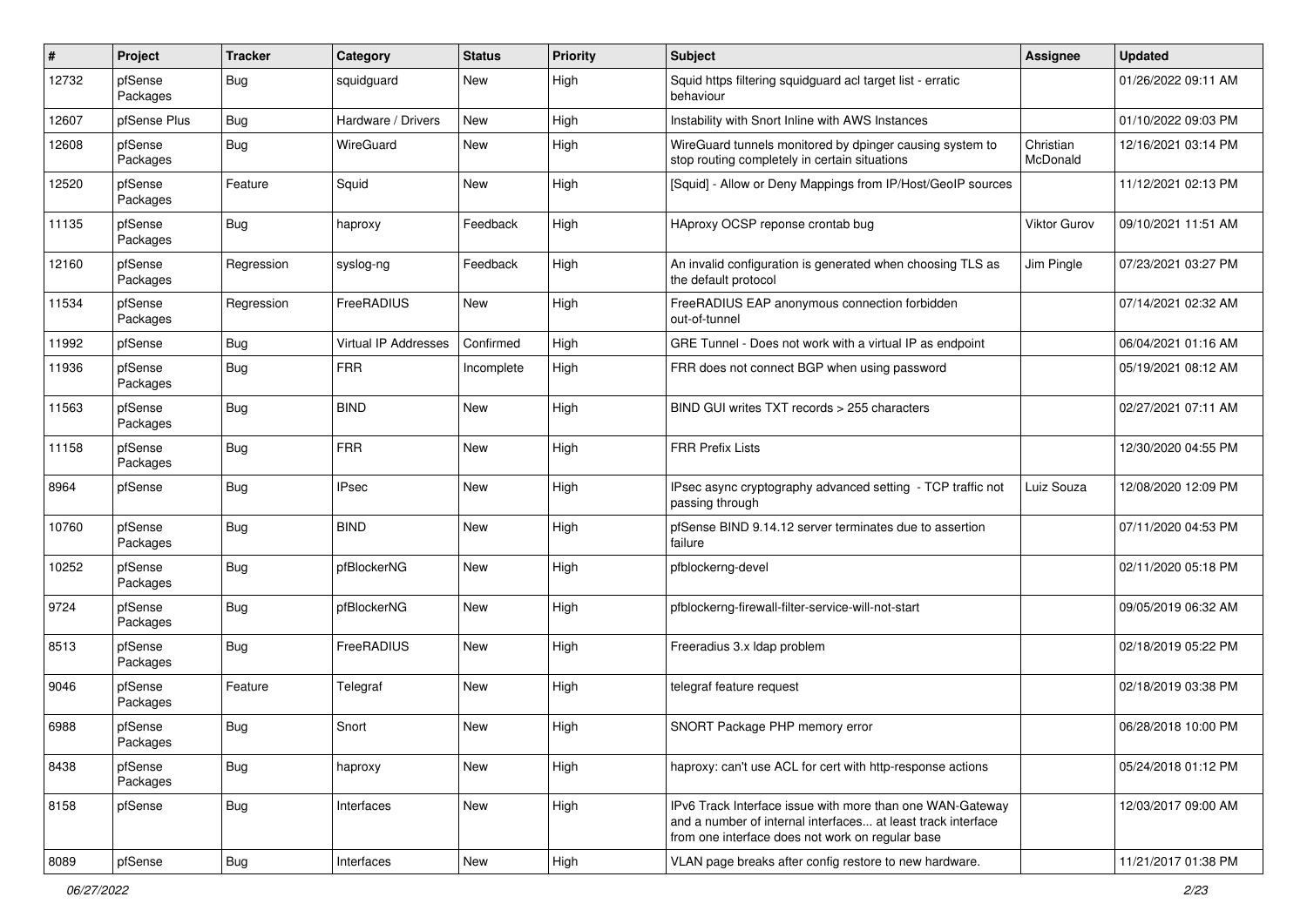| #     | Project             | <b>Tracker</b> | Category                        | <b>Status</b>                 | <b>Priority</b> | Subject                                                                                                              | <b>Assignee</b>                | <b>Updated</b>      |
|-------|---------------------|----------------|---------------------------------|-------------------------------|-----------------|----------------------------------------------------------------------------------------------------------------------|--------------------------------|---------------------|
| 8050  | pfSense             | <b>Bug</b>     | Interfaces                      | New                           | High            | Enabling bridge while interfaces have link freezes console                                                           |                                | 11/03/2017 04:38 PM |
| 7730  | pfSense             | Bug            | Interfaces                      | New                           | High            | 2.3.4 1 greX: loop detected when hit save on filter rules or<br>interfaces                                           |                                | 07/27/2017 08:16 AM |
| 7521  | pfSense             | Feature        | Package System                  | New                           | High            | Package Updates via Mirror                                                                                           |                                | 05/04/2017 08:21 PM |
| 7388  | pfSense<br>Packages | <b>Bug</b>     | Suricata                        | New                           | High            | Suricata does not property recognize MTU for PPPOE<br>interfaces                                                     |                                | 03/15/2017 05:17 AM |
| 5355  | pfSense             | <b>Bug</b>     | IPsec                           | New                           | High            | on Dynamic WAN IP (DHCP Client) it takes 10 minutes before<br>Phase1 reconnects                                      |                                | 07/08/2016 10:29 PM |
| 4845  | pfSense             | <b>Bug</b>     | CARP                            | Confirmed                     | High            | CARP preemption doesn't switch to backup where connectivity<br>between systems is lost but not NIC link              |                                | 07/28/2015 07:55 AM |
| 13304 | pfSense             | Feature        | <b>Traffic Shaper</b><br>(ALTQ) | <b>Pull Request</b><br>Review | Normal          | Add Broadcom Netextreme II (bxe) to the altg capable check                                                           |                                | 06/27/2022 10:57 AM |
| 13303 | pfSense             | <b>Bug</b>     | <b>Dynamic DNS</b>              | <b>Pull Request</b><br>Review | Normal          | DynDNS - DNSExit no longer working                                                                                   | Koen Zomers                    | 06/27/2022 10:56 AM |
| 13306 | pfSense<br>Packages | Todo           | Nut                             | New                           | Normal          | Update NUT to version 2.8.0 to match FreeBSD Packages                                                                | Denny Page                     | 06/27/2022 10:45 AM |
| 13305 | pfSense             | Feature        | Certificates                    | New                           | Normal          | Certificate Revocation page should show expiration date                                                              |                                | 06/27/2022 10:26 AM |
| 12770 | pfSense Docs        | Todo           | <b>Firewall Rules</b>           | <b>Pull Request</b><br>Review | Normal          | Feedback on Firewall - Configuring firewall rules                                                                    |                                | 06/27/2022 07:42 AM |
| 12947 | pfSense             | <b>Bug</b>     | DHCP (IPv6)                     | <b>Pull Request</b><br>Review | Normal          | DHCP6 client does not take any action if the interface IPv6<br>address changes during renewal                        |                                | 06/27/2022 07:31 AM |
| 11626 | pfSense Plus        | Bug            | Authentication                  | New                           | Normal          | Google LDAP connection failed due to lack of SNI for TLS 1.3                                                         | Luiz Souza                     | 06/27/2022 07:23 AM |
| 12645 | pfSense             | <b>Bug</b>     | IPsec                           | New                           | Normal          | `filterdns`` does not monitor remote IPsec gateways for IPv6<br>address changes                                      | Viktor Gurov                   | 06/27/2022 07:20 AM |
| 13261 | pfSense<br>Packages | Bug            | sudo                            | Feedback                      | Normal          | Input validation rejects empty "sudo" command list, but GUI<br>text says it can be empty                             | Christopher<br>Cope            | 06/27/2022 07:19 AM |
| 13270 | pfSense Docs        | New Content    | OpenVPN                         | Pull Request<br>Review        | Normal          | OpenVPN client gateway is incorrect when the server does not<br>push routes                                          | Marcos<br>Mendoza              | 06/26/2022 12:54 PM |
| 8207  | pfSense             | <b>Bug</b>     | Operating System                | New                           | Normal          | 2.4 cannot boot as a Xen VM with more than 7 NICs                                                                    |                                | 06/25/2022 05:42 PM |
| 9626  | pfSense             | <b>Bug</b>     | Web Interface                   | New                           | Normal          | When deny write permission is assigned to a user, there is no<br>error feedback if the user tries to write something |                                | 06/25/2022 05:41 PM |
| 12546 | pfSense Plus        | Feature        | Authentication                  | New                           | Normal          | Add 2FA Support to pfSense Plus Local Database<br>Authentication                                                     |                                | 06/25/2022 05:30 PM |
| 13003 | pfSense             | Bug            | Hardware / Drivers              | New                           | Normal          | Malicious Driver Detection event on ixl driver                                                                       |                                | 06/25/2022 05:00 PM |
| 13296 | pfSense             | Feature        | DHCP (IPv6)                     | New                           | Normal          | Add support for DHCP6 OPTION PD EXCLUDE (RFC 6603)                                                                   |                                | 06/24/2022 10:10 PM |
| 11545 | pfSense             | Regression     | Interfaces                      | Feedback                      | Normal          | Primary interface address is not always used when VIPs are<br>present                                                | Reid<br>Linnemann              | 06/24/2022 10:25 AM |
| 13298 | pfSense             | <b>Bug</b>     | <b>Dynamic DNS</b>              | <b>Pull Request</b><br>Review | Normal          | Dynv6 does not check response code when updating                                                                     | <b>Tiago Beling</b><br>d'Avila | 06/24/2022 07:47 AM |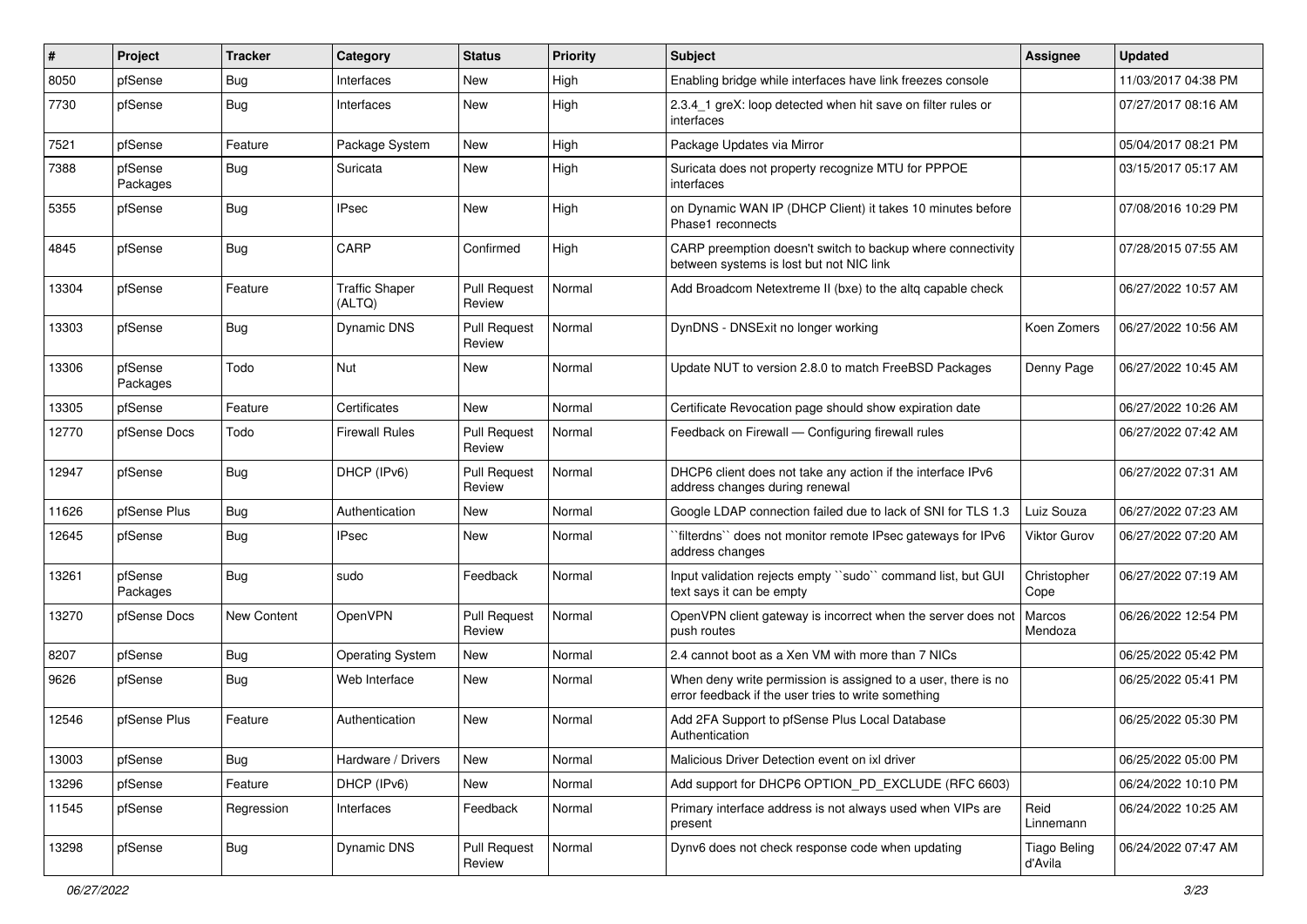| #     | <b>Project</b>      | <b>Tracker</b>     | Category                 | <b>Status</b>                 | <b>Priority</b> | <b>Subject</b>                                                                                                                                 | <b>Assignee</b>     | <b>Updated</b>      |
|-------|---------------------|--------------------|--------------------------|-------------------------------|-----------------|------------------------------------------------------------------------------------------------------------------------------------------------|---------------------|---------------------|
| 13297 | pfSense             | Feature            | Routing                  | <b>New</b>                    | Normal          | Support for Gateway Groups as Static Route destinations                                                                                        |                     | 06/24/2022 07:41 AM |
| 13295 | pfSense             | Bug                | Gateway Monitoring       | Pull Request<br>Review        | Normal          | Incorrect function parameters for "get_dpinger_status()" call<br>in `gwlb.inc`                                                                 |                     | 06/24/2022 07:25 AM |
| 11570 | pfSense             | Regression         | Gateways                 | <b>Pull Request</b><br>Review | Normal          | Gateway monitoring services is not always restarted on<br>interface events, which may prevent a WAN from recovering<br>back to an online state | Viktor Gurov        | 06/22/2022 09:04 PM |
| 13293 | pfSense             | Feature            | <b>OpenVPN</b>           | <b>New</b>                    | Normal          | Option to set auth-gen-token in OpenVPN GUI                                                                                                    |                     | 06/21/2022 02:35 PM |
| 13292 | pfSense<br>Packages | Feature            | <b>ACME</b>              | <b>New</b>                    | Normal          | Separator                                                                                                                                      |                     | 06/21/2022 12:06 PM |
| 13290 | pfSense             | Regression         | Captive Portal           | Feedback                      | Normal          | My PfSense version 2.7 is returning the error "dummynet bad<br>switch 21" every time I activate my Captive Portals (7).                        |                     | 06/20/2022 06:01 PM |
| 13288 | pfSense             | Bug                | Configuration<br>Backend | New                           | Normal          | Encode FreeRADIUS Custom Options                                                                                                               |                     | 06/20/2022 10:36 AM |
| 13287 | pfSense             | Feature            | Configuration<br>Backend | <b>New</b>                    | Normal          | Encode OpenVPN Custom Options                                                                                                                  |                     | 06/20/2022 10:33 AM |
| 13243 | pfSense             | Bug                | <b>OpenVPN</b>           | <b>Pull Request</b><br>Review | Normal          | OpenVPN status for multi-user VPN shows info icon to display<br>RADIUS rules when there are none to display                                    | Marcos<br>Mendoza   | 06/19/2022 05:53 PM |
| 12982 | pfSense<br>Packages | Bug                | FreeRADIUS               | <b>New</b>                    | Normal          | FreeRadius RadReply table entries missing from pf                                                                                              |                     | 06/19/2022 05:38 PM |
| 13284 | pfSense<br>Packages | Feature            | FreeRADIUS               | New                           | Normal          | Option to define "Issuer" in OPT configuration.                                                                                                | Jakob<br>Nordgarden | 06/19/2022 12:10 PM |
| 13280 | pfSense             | <b>Bug</b>         | Unknown                  | <b>New</b>                    | Normal          | Entries duplicated in /boot/loader.conf                                                                                                        |                     | 06/19/2022 11:11 AM |
| 13282 | pfSense Plus        | Bug                | Aliases / Tables         | New                           | Normal          | FQDN Aliases Break if an Invalid Domain is Present in the<br>Chain                                                                             | Reid<br>Linnemann   | 06/18/2022 03:12 PM |
| 13279 | pfSense             | <b>Bug</b>         | Interfaces               | New                           | Normal          | DHCP config override affects Gateway installation.                                                                                             |                     | 06/17/2022 07:25 AM |
| 13167 | pfSense             | <b>Bug</b>         | Dynamic DNS              | <b>New</b>                    | Normal          | phpDynDNS: DigitalOcean ddns update fails (bad request,<br>invalid character '-' in request_id)                                                |                     | 06/16/2022 09:30 PM |
| 13277 | pfSense             | <b>Bug</b>         | <b>IGMP Proxy</b>        | New                           | Normal          | IGMP Proxy webConfigurator Page Always Produces Error                                                                                          |                     | 06/16/2022 07:50 PM |
| 13276 | pfSense             | <b>Bug</b>         | <b>IGMP Proxy</b>        | New                           | Normal          | IGMP Proxy Error Message for Logging Links to System Log<br>Instead of Routing Log                                                             |                     | 06/16/2022 07:48 PM |
| 13211 | pfSense Docs        | <b>New Content</b> | OpenVPN                  | Feedback                      | Normal          | OpenVPN DCO Documentation                                                                                                                      | Jim Pingle          | 06/15/2022 10:42 AM |
| 13154 | pfSense<br>Packages | <b>Bug</b>         | pfBlockerNG              | Confirmed                     | Normal          | pfBlocker causing excessive CPU load                                                                                                           |                     | 06/14/2022 01:14 PM |
| 13273 | pfSense             | <b>Bug</b>         | DHCP (IPv4)              | New                           | Normal          | dhclient can use conflicting recorded leases                                                                                                   |                     | 06/14/2022 11:07 AM |
| 13156 | pfSense<br>Packages | Regression         | pfBlockerNG              | New                           | Normal          | pfBlockerNG IP block stats do not work                                                                                                         |                     | 06/13/2022 08:16 PM |
| 13268 | pfSense             | Todo               | Console Menu             | Ready To<br>Test              | Normal          | columns don't align nicely in console with medium-long<br>interface names                                                                      |                     | 06/12/2022 10:32 PM |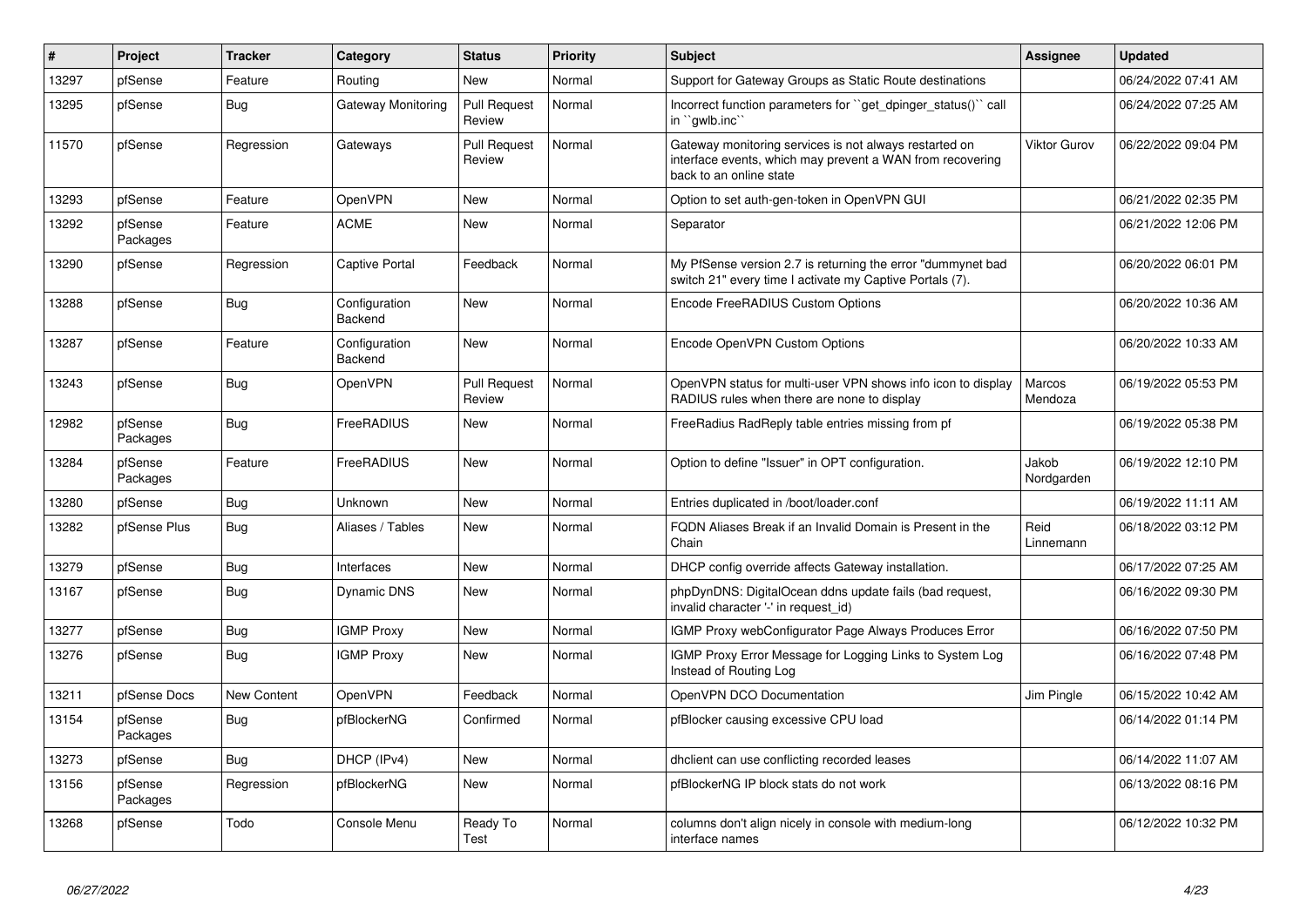| ∦     | Project             | <b>Tracker</b> | Category                        | <b>Status</b>                 | <b>Priority</b> | <b>Subject</b>                                                                                   | <b>Assignee</b> | <b>Updated</b>      |
|-------|---------------------|----------------|---------------------------------|-------------------------------|-----------------|--------------------------------------------------------------------------------------------------|-----------------|---------------------|
| 13267 | pfSense             | <b>Bug</b>     | OpenVPN                         | New                           | Normal          | dpinger continues to run on OpenVPN gateway after<br>OpenVPN service is stopped.                 |                 | 06/12/2022 02:49 PM |
| 12920 | pfSense             | <b>Bug</b>     | Gateway Monitoring              | <b>Pull Request</b><br>Review | Normal          | Gateway behavior differs when the gateway does not exist in<br>config.xml                        | Viktor Gurov    | 06/12/2022 01:27 PM |
| 13074 | pfSense Plus        | <b>Bug</b>     | Cryptographic<br><b>Modules</b> | New                           | Normal          | AES-GCM with SafeXcel on Netgate 2100 causes MBUF<br>overload                                    |                 | 06/12/2022 11:14 AM |
| 13252 | pfSense             | <b>Bug</b>     | Upgrade                         | New                           | Normal          | reduce frequency of php-fpm socket connection attempts from<br>check reload status               |                 | 06/12/2022 11:11 AM |
| 13206 | pfSense Plus        | Bug            | Hardware / Drivers              | New                           | Normal          | SG-3100 LED GPIO hangs                                                                           |                 | 06/11/2022 07:01 PM |
| 13256 | pfSense             | Feature        | DHCP (IPv4)                     | New                           | Normal          | Better handling of duplicate IPs in static DHCP assignments                                      |                 | 06/11/2022 04:51 PM |
| 13264 | pfSense             | Feature        | IPsec                           | New                           | Normal          | IPSec Phase2 select multiple PFS key groups                                                      |                 | 06/10/2022 04:29 PM |
| 13260 | pfSense             | Feature        | Authentication                  | New                           | Normal          | Add support for OpenVPN static-challenge                                                         |                 | 06/09/2022 02:04 PM |
| 13255 | pfSense<br>Packages | Todo           | OpenVPN Client<br>Export        | New                           | Normal          | Set PKCS#12 algorithm when exporting OpenVPN ZIP or<br>Windows bundles                           | Jim Pingle      | 06/08/2022 10:37 AM |
| 13088 | pfSense             | <b>Bug</b>     | OpenVPN                         | New                           | Normal          | OpenVPN Client Overrides: properly hide/show form fields                                         | Jim Pingle      | 06/08/2022 09:15 AM |
| 13254 | pfSense             | <b>Bug</b>     | <b>DNS Resolver</b>             | New                           | Normal          | DNS resolver does not update "unbound.conf" file during link<br>down events                      |                 | 06/08/2022 07:55 AM |
| 10436 | pfSense<br>Packages | <b>Bug</b>     | softflowd                       | New                           | Normal          | softflowd no longer sends flow data after upgrade (v0.9.9 1 -><br>v1.0.0                         |                 | 06/07/2022 12:25 AM |
| 12963 | pfSense<br>Packages | Feature        | Nmap                            | Feedback                      | Normal          | Run nmap scans in the background                                                                 | Jim Pingle      | 06/06/2022 06:55 PM |
| 13253 | pfSense             | <b>Bug</b>     | DHCP (IPv6)                     | New                           | Normal          | 'dhcp6c'' is not restarted when applying settings when<br>multiple WANs are configured for DHCP6 |                 | 06/06/2022 02:58 PM |
| 13245 | pfSense             | Feature        | Aliases / Tables                | Pull Request<br>Review        | Normal          | Type column on Alias lists                                                                       | Jim Pingle      | 06/06/2022 07:09 AM |
| 12878 | pfSense             | <b>Bug</b>     | <b>Traffic Shaper</b><br>(ALTQ) | Incomplete                    | Normal          | Traffic shaping by interface, route queue bandwidth inbound,<br>out by a large factor.           |                 | 06/06/2022 07:03 AM |
| 13249 | pfSense             | <b>Bug</b>     | Console Menu                    | New                           | Normal          | Running playback comands multiple times results in PHP error                                     |                 | 06/06/2022 07:02 AM |
| 13248 | pfSense             | Regression     | DHCP (IPv6)                     | New                           | Normal          | IPv6 Router Advertisements runs when config.xml does not<br>contain an entry for the interface   |                 | 06/05/2022 07:44 PM |
| 13246 | pfSense<br>Packages | Feature        | iperf                           | New                           | Normal          | iperf3 service controls do not work                                                              |                 | 06/05/2022 06:51 PM |
| 12974 | pfSense Plus        | Bug            | Installer                       | New                           | Normal          | Typing anything into 1100/2100 recovery installer causes<br>process to stop                      |                 | 06/05/2022 04:10 PM |
| 12821 | pfSense             | Regression     | Hardware / Drivers              | Confirmed                     | Normal          | Intel e1000 driver (em & igb) cannot pass VLAN0 tagged<br>packets                                |                 | 06/05/2022 08:23 AM |
| 13244 | pfSense             | Feature        | Web Interface                   | New                           | Normal          | Add help text under Timezone settings in the GUI                                                 |                 | 06/03/2022 01:00 PM |
| 13242 | pfSense             | Feature        | Gateway Monitoring              | New                           | Normal          | Enhancements to static route creation/deletion for dpinger<br>monitor IPs                        |                 | 06/03/2022 11:20 AM |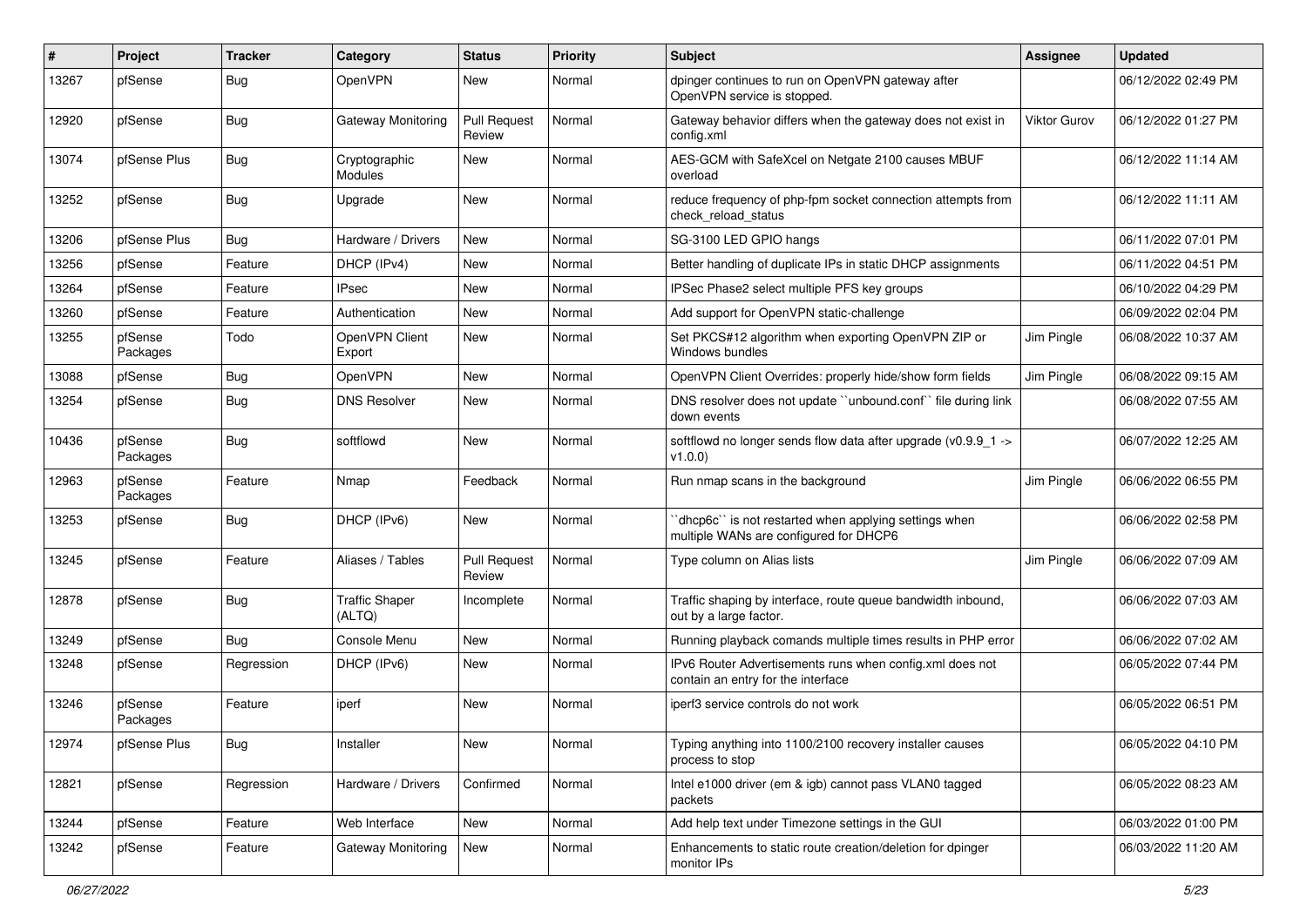| $\vert$ # | <b>Project</b>      | <b>Tracker</b>     | Category               | <b>Status</b> | <b>Priority</b> | <b>Subject</b>                                                                                     | <b>Assignee</b>       | <b>Updated</b>      |
|-----------|---------------------|--------------------|------------------------|---------------|-----------------|----------------------------------------------------------------------------------------------------|-----------------------|---------------------|
| 13076     | pfSense             | <b>Bug</b>         | Gateway Monitoring     | <b>New</b>    | Normal          | Marking a gateway as down does not affect IPsec entries<br>using gateway groups                    |                       | 06/03/2022 10:32 AM |
| 12612     | pfSense             | <b>Bug</b>         | <b>DNS Resolver</b>    | New           | Normal          | DNS Resolver is restarted during every "rc.newwanip" event                                         |                       | 06/03/2022 07:13 AM |
| 13240     | pfSense             | Bug                | Rules / NAT            | New           | Normal          | Dynamic NPt entry UI has a couple quirks                                                           |                       | 06/02/2022 09:32 PM |
| 12095     | pfSense             | <b>Bug</b>         | Authentication         | New           | Normal          | Memory leak in pcscd                                                                               |                       | 06/01/2022 01:01 PM |
| 13237     | pfSense             | <b>Bug</b>         | DHCP (IPv6)            | New           | Normal          | dhcp6c script cannot be executed safely                                                            |                       | 06/01/2022 11:20 AM |
| 13236     | pfSense Docs        | Todo               | Products               | <b>New</b>    | Normal          | Document link speed limitations with igc and ix on 6100/4100                                       |                       | 05/31/2022 05:53 PM |
| 12811     | pfSense             | <b>Bug</b>         | Gateway Monitoring     | New           | Normal          | Services are not restarted when PPP interfaces connect                                             | Jim Pingle            | 05/31/2022 05:34 PM |
| 13215     | pfSense             | <b>Bug</b>         | Captive Portal         | Assigned      | Normal          | Allowed MAC/IP/Hostname traffic counts for authorized users                                        | Reid<br>Linnemann     | 05/31/2022 05:31 PM |
| 13233     | pfSense Plus        | Bug                | <b>OpenVPN</b>         | Feedback      | Normal          | OpenVPN DCO connection fails with Auth Digest Algorithm set<br>to SHA512                           |                       | 05/31/2022 03:39 PM |
| 12756     | pfSense Docs        | Todo               | <b>WireGuard</b>       | New           | Normal          | Feedback on pfSense Configuration Recipes - WireGuard<br>Remote Access VPN Configuration Example   | Christian<br>McDonald | 05/31/2022 11:42 AM |
| 13205     | pfSense Docs        | New Content        | Backup / Restore       | Feedback      | Normal          | <b>ZFS Boot Environment documentation</b>                                                          | Christian<br>McDonald | 05/31/2022 10:55 AM |
| 13093     | pfSense             | Bug                | Authentication         | In Progress   | Normal          | LDAP authentication fails with extended query and RFC2307<br>group lookups enabled                 | Chris Linstruth       | 05/31/2022 07:20 AM |
| 10818     | pfSense<br>Packages | Feature            | New Package<br>Request | New           | Normal          | <b>UDP Broadcast Relay</b>                                                                         |                       | 05/31/2022 02:13 AM |
| 10242     | pfSense<br>Packages | Feature            | New Package<br>Request | New           | Normal          | E2quardian Web filtering package                                                                   | <b>Viktor Gurov</b>   | 05/30/2022 10:40 AM |
| 13226     | pfSense             | Bug                | Captive Portal         | Confirmed     | Normal          | Captive Portal doesn't disconnect established OpenVPN link                                         | Reid<br>Linnemann     | 05/30/2022 10:38 AM |
| 12534     | pfSense Plus        | Feature            | Hardware / Drivers     | <b>New</b>    | Normal          | Generate a ISO Image for Remote Restore of pfSense Plus on<br>the XG-1537 and 1541 units with IPMI |                       | 05/30/2022 10:28 AM |
| 12877     | pfSense             | Bug                | Dynamic DNS            | Feedback      | Normal          | Cloudflare DynDNS fails to update more than two addresses                                          |                       | 05/29/2022 06:56 PM |
| 8173      | pfSense             | Feature            | Interfaces             | New           | Normal          | dhcp6c - RAW Options                                                                               |                       | 05/29/2022 05:34 PM |
| 12875     | pfSense             | <b>Bug</b>         | Package System         | New           | Normal          | Import zabbix-agent6 and zabbix-proxy6 from FreeBSD Ports                                          |                       | 05/28/2022 06:50 PM |
| 13228     | pfSense             | Bug                | Interfaces             | New           | Normal          | Recovering interface gateway may not be added back into<br>gateway groups and rules when expected  | Jim Pingle            | 05/28/2022 01:14 PM |
| 12658     | pfSense<br>Packages | Feature            | darkstat               | New           | Normal          | Adding prometheus metrics to darkstat                                                              |                       | 05/27/2022 09:44 PM |
| 13229     | pfSense Docs        | Todo               | Captive Portal         | Feedback      | Normal          | Update documentation for IPFW to PF transition for Limiters<br>and Captive Portal                  | Jim Pingle            | 05/27/2022 03:04 PM |
| 13223     | pfSense Docs        | <b>New Content</b> | Routing / Gateways     | Feedback      | Normal          | Document new gateway state killing behavior                                                        | Jim Pingle            | 05/27/2022 01:59 PM |
| 13225     | pfSense             | <b>Bug</b>         | Interfaces             | New           | Normal          | Bridges with QinQ interfaces not properly set up at boot                                           | <b>Viktor Gurov</b>   | 05/27/2022 08:19 AM |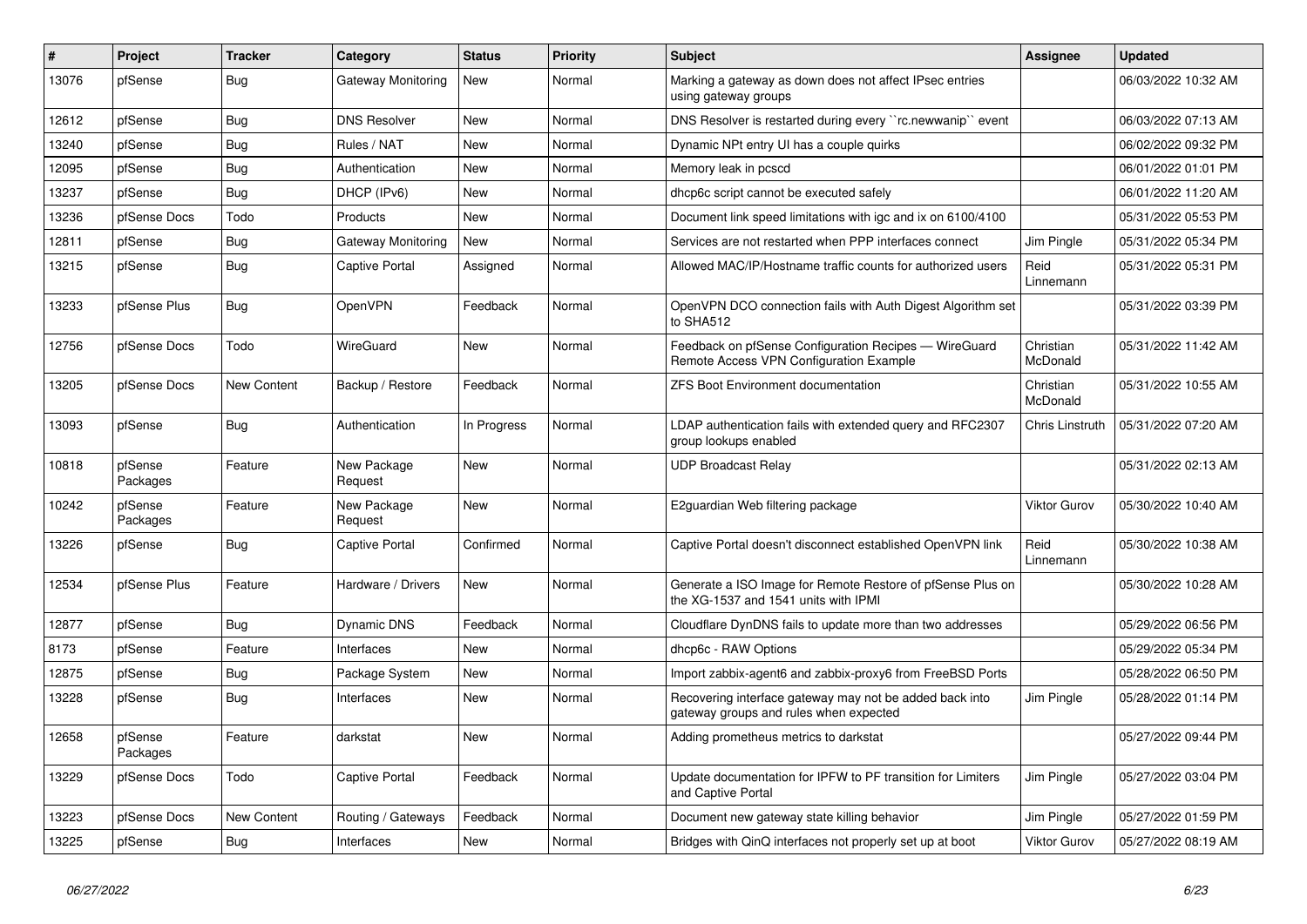| #     | Project             | <b>Tracker</b> | Category              | <b>Status</b>                 | <b>Priority</b> | <b>Subject</b>                                                                                     | Assignee            | <b>Updated</b>      |
|-------|---------------------|----------------|-----------------------|-------------------------------|-----------------|----------------------------------------------------------------------------------------------------|---------------------|---------------------|
| 13218 | pfSense             | Bug            | Interfaces            | <b>Pull Request</b><br>Review | Normal          | GIF-based interface MTU is assigned to parent interface on<br>boot when parent interface is a LAGG | Viktor Gurov        | 05/27/2022 05:25 AM |
| 13224 | pfSense             | Bug            | Notifications         | New                           | Normal          | Email notification flood when UPS (NUT) and WAN send<br>notifications                              |                     | 05/27/2022 01:58 AM |
| 13222 | pfSense             | <b>Bug</b>     | UPnP/NAT-PMP          | New                           | Normal          | CARP IP does not listen for NAT-PMP packets                                                        |                     | 05/26/2022 02:28 PM |
| 13189 | pfSense Plus        | Todo           | OpenVPN               | Feedback                      | Normal          | Input validation should reject the combination of DCO and P2P<br>mode                              | Jim Pingle          | 05/26/2022 10:50 AM |
| 13217 | pfSense             | Bug            | DHCP (IPv4)           | New                           | Normal          | dhclient using default pid file location which does not exist                                      | <b>Viktor Gurov</b> | 05/26/2022 08:09 AM |
| 1831  | pfSense             | Feature        | <b>Captive Portal</b> | New                           | Normal          | Captive portal IPv6 support                                                                        | Reid<br>Linnemann   | 05/25/2022 07:57 AM |
| 9536  | pfSense             | Feature        | DHCP (IPv6)           | New                           | Normal          | Support dynamic prefix in DHCPv6 Server                                                            |                     | 05/25/2022 04:27 AM |
| 13014 | pfSense             | <b>Bug</b>     | <b>IPsec</b>          | New                           | Normal          | Charon.vici can get in a bad state                                                                 | Mateusz Guzik       | 05/24/2022 05:05 PM |
| 12796 | pfSense             | <b>Bug</b>     | Upgrade               | Confirmed                     | Normal          | 2.5.2 -> 2.6.0 upgrade segfaults if certain packages are<br>installed.                             |                     | 05/24/2022 07:43 AM |
| 13207 | pfSense<br>Packages | Feature        | pfBlockerNG           | New                           | Normal          | The feed column on the Alerts page is confusing                                                    |                     | 05/24/2022 04:56 AM |
| 13202 | pfSense<br>Packages | <b>Bug</b>     | pfBlockerNG           | New                           | Normal          | Missing Protocols on IP Feed Groups Advanced<br>Inbound/Outbound Firewall Rule settings            |                     | 05/23/2022 08:58 AM |
| 13201 | pfSense<br>Packages | Feature        | pfBlockerNG           | New                           | Normal          | Add FireHol Security IP Feeds                                                                      |                     | 05/23/2022 06:34 AM |
| 13200 | pfSense<br>Packages | Feature        | pfBlockerNG           | New                           | Normal          | Custom DNS Servers for Alert settings                                                              |                     | 05/23/2022 06:16 AM |
| 13196 | pfSense<br>Packages | Feature        | pfBlockerNG           | New                           | Normal          | remove NoVirusThanks feed                                                                          |                     | 05/23/2022 06:05 AM |
| 13198 | pfSense<br>Packages | Feature        | pfBlockerNG           | New                           | Normal          | Dark Theme Styling issues - Alerts White bar                                                       |                     | 05/23/2022 06:05 AM |
| 13199 | pfSense<br>Packages | Feature        | pfBlockerNG           | New                           | Normal          | Feed groups should not have the first listing in the group bar                                     |                     | 05/23/2022 06:03 AM |
| 13197 | pfSense<br>Packages | Feature        | pfBlockerNG           | New                           | Normal          | Put a Single donation link and a proper patreon lin in the<br>pfBlocker Support Banner / Widget    |                     | 05/23/2022 05:35 AM |
| 13195 | pfSense<br>Packages | Feature        | pfBlockerNG           | New                           | Normal          | Dedicated website for Feed mangement - Community Driven                                            |                     | 05/23/2022 05:22 AM |
| 13194 | pfSense<br>Packages | Bug            | pfBlockerNG           | New                           | Normal          | Remove dead Malc0de feed                                                                           |                     | 05/23/2022 05:16 AM |
| 11539 | pfSense             | Bug            | <b>IPsec</b>          | Feedback                      | Normal          | Mobile IPsec "split include" value of 0.0.0.0/0 causes some<br>clients to fail                     | Jim Pingle          | 05/23/2022 12:33 AM |
| 13102 | pfSense             | Bug            | <b>IPsec</b>          | New                           | Normal          | Deleting an IPSec tunnel doesn't destroy the SA<br>(SADs/SPDs), causes crash in status_ipsec.php   | <b>Viktor Gurov</b> | 05/20/2022 01:07 PM |
| 13187 | pfSense             | Documentation  | Upgrade               | New                           | Normal          | Azure Frequently asked questions                                                                   |                     | 05/20/2022 06:52 AM |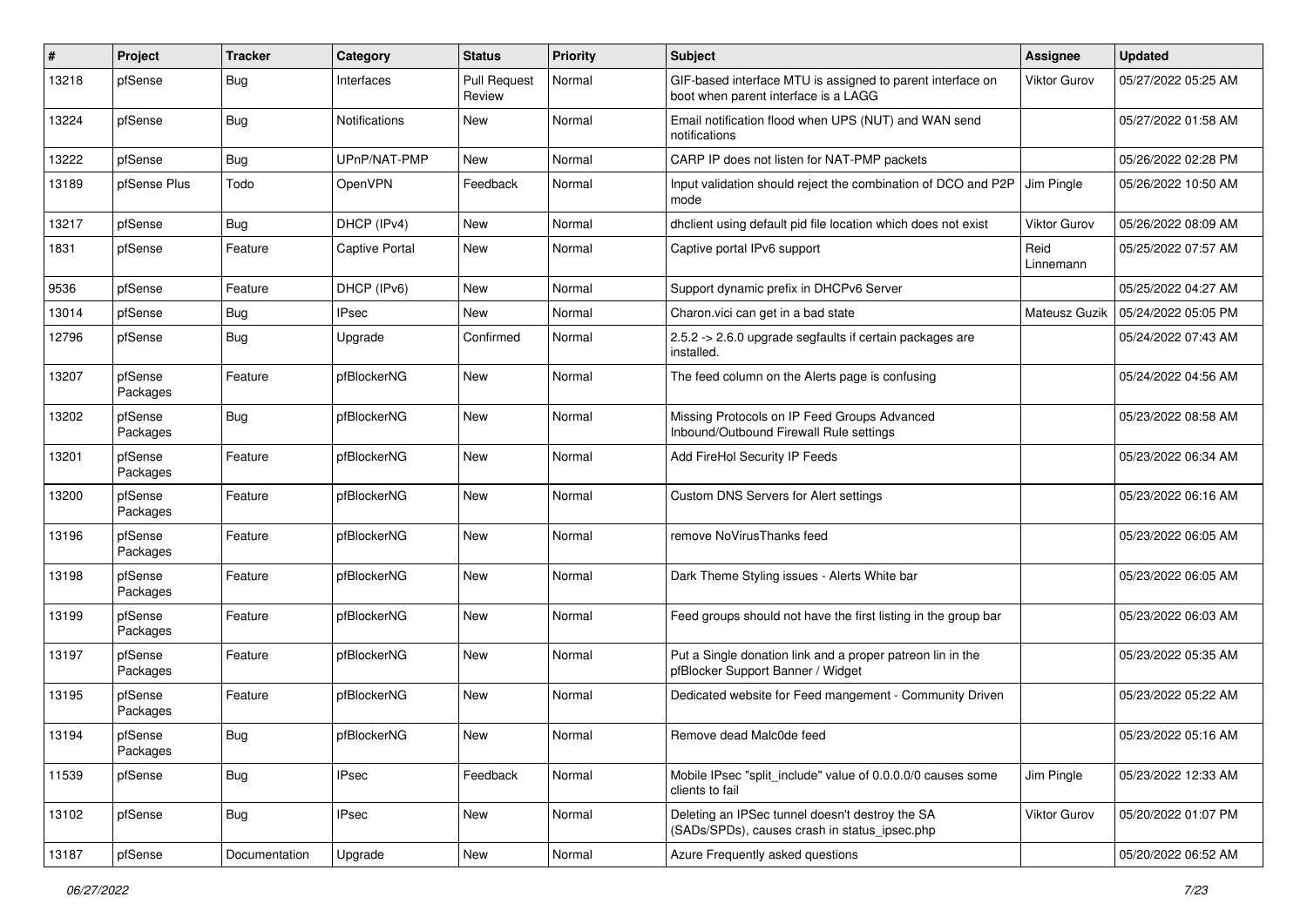| #     | Project             | <b>Tracker</b> | Category                            | <b>Status</b>                 | <b>Priority</b> | Subject                                                                                                          | <b>Assignee</b>       | <b>Updated</b>      |
|-------|---------------------|----------------|-------------------------------------|-------------------------------|-----------------|------------------------------------------------------------------------------------------------------------------|-----------------------|---------------------|
| 12782 | pfSense             | Todo           | Build / Release                     | New                           | Normal          | Disable compatibility flag                                                                                       | <b>Brad Davis</b>     | 05/17/2022 02:33 PM |
| 12768 | pfSense             | Feature        | Upgrade                             | New                           | Normal          | pfSense-repo: Make sure default config file exists                                                               |                       | 05/17/2022 02:32 PM |
| 12737 | pfSense             | <b>Bug</b>     | Certificates                        | New                           | Normal          | CApath is not defined by default in curl                                                                         |                       | 05/17/2022 02:30 PM |
| 12225 | pfSense             | Bug            | Authentication                      | <b>Pull Request</b><br>Review | Normal          | Group membership field is not needed for remote groups                                                           | Viktor Gurov          | 05/17/2022 02:21 PM |
| 12385 | pfSense             | <b>Bug</b>     | <b>Virtual IP Addresses</b>         | <b>Pull Request</b><br>Review | Normal          | deleteVIP() does not check 1:1 NAT and Outbound NAT rules                                                        | Viktor Gurov          | 05/17/2022 02:21 PM |
| 12431 | pfSense             | Todo           | Web Interface                       | <b>Pull Request</b><br>Review | Normal          | GUI pages should use "POST" for AJAX calls, not "GET"                                                            | Viktor Gurov          | 05/17/2022 02:20 PM |
| 12464 | pfSense             | <b>Bug</b>     | Logging                             | <b>Pull Request</b><br>Review | Normal          | Syslog Auth messages are sent as Emergency Level                                                                 |                       | 05/17/2022 02:20 PM |
| 12673 | pfSense             | Bug            | Dashboard                           | <b>Pull Request</b><br>Review | Normal          | Firewall Logs Widget fails to update at intervals below 5<br>seconds.                                            | Viktor Gurov          | 05/17/2022 02:20 PM |
| 13124 | pfSense             | Feature        | Web Interface                       | <b>Pull Request</b><br>Review | Normal          | Option to wait for interface selection before displaying firewall<br>rules                                       |                       | 05/17/2022 02:15 PM |
| 13115 | pfSense<br>Packages | Bug            | WireGuard                           | Feedback                      | Normal          | WireGuard panic due to KBI changes in "'udp tun func t()'                                                        | Christian<br>McDonald | 05/15/2022 10:47 AM |
| 13165 | pfSense             | Feature        | Dashboard                           | <b>Pull Request</b><br>Review | Normal          | Feat: live update for Services dashboard widget                                                                  |                       | 05/15/2022 01:48 AM |
| 13158 | pfSense             | Bug            | Web Interface                       | New                           | Normal          | Input validation error when applying limiter changes                                                             |                       | 05/14/2022 05:32 PM |
| 13160 | pfSense<br>Packages | Feature        | Status Monitoring                   | <b>Pull Request</b><br>Review | Normal          | Option to sort monitoring graph views                                                                            |                       | 05/13/2022 12:06 PM |
| 9024  | pfSense             | Bug            | <b>Traffic Shaper</b><br>(Limiters) | Feedback                      | Normal          | Ping packet loss under load when using limiters                                                                  |                       | 05/12/2022 11:55 AM |
| 12960 | pfSense             | Bug            | Installer                           | New                           | Normal          | VGA installer image defaults to serial console, serial console is<br>default in GUI settings                     |                       | 05/10/2022 03:19 PM |
| 12079 | pfSense             | Bug            | <b>IGMP Proxy</b>                   | New                           | Normal          | IGMPProxy: kernel panic, Sleeping thread owns a<br>non-sleepable lock                                            | Mateusz Guzik         | 05/10/2022 03:14 PM |
| 11296 | pfSense             | <b>Bug</b>     | Routing                             | New                           | Normal          | Static route targets may still reachable via default route when<br>the gateway they should route through is down | Viktor Gurov          | 05/10/2022 03:12 PM |
| 11091 | pfSense             | <b>Bug</b>     | Interfaces                          | New                           | Normal          | Interfaces set as disabled in the configuration have an UP<br>status in the operating system at boot             | <b>Viktor Gurov</b>   | 05/10/2022 03:12 PM |
| 3132  | pfSense             | Bug            | Gateway Monitoring                  | In Progress                   | Normal          | Gateway events for IPv6 affect IPv4 services and vice versa                                                      | <b>Viktor Gurov</b>   | 05/10/2022 03:10 PM |
| 13141 | pfSense<br>Packages | Bug            | squidguard                          | New                           | Normal          | wrong page squidguard block                                                                                      |                       | 05/09/2022 05:33 PM |
| 13135 | pfSense<br>Packages | Feature        | pfBlockerNG                         | New                           | Normal          | Add dibdot DoH-IP-blocklists feeds                                                                               | <b>Viktor Gurov</b>   | 05/08/2022 01:50 AM |
| 12597 | pfSense Docs        | New Content    | Hardware                            | New                           | Normal          | How to reset IPMI settings and password for Netgate<br>appliances                                                |                       | 05/07/2022 12:33 PM |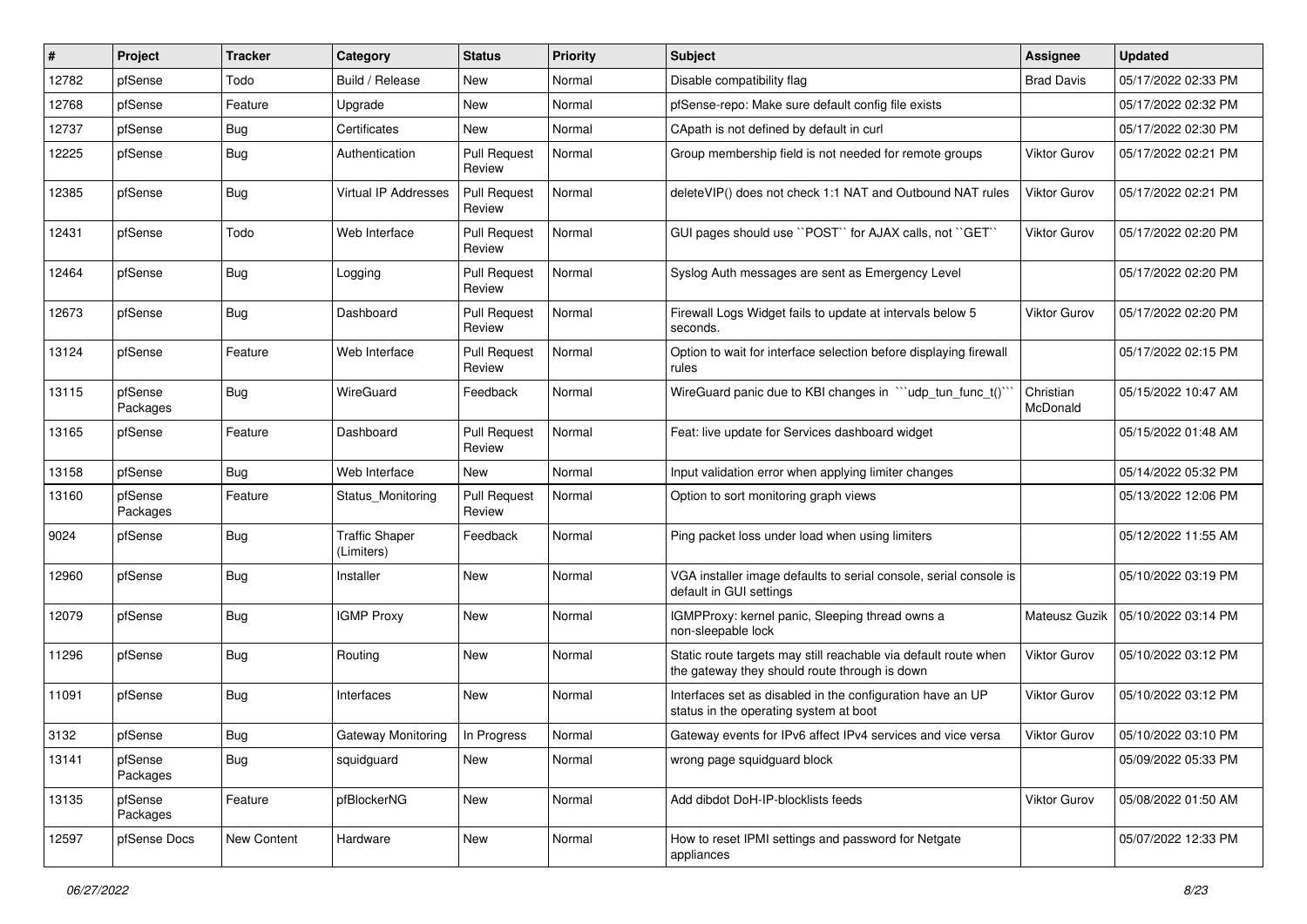| $\sharp$ | Project             | <b>Tracker</b> | Category                   | <b>Status</b>                 | <b>Priority</b> | Subject                                                                                                                                 | Assignee            | <b>Updated</b>      |
|----------|---------------------|----------------|----------------------------|-------------------------------|-----------------|-----------------------------------------------------------------------------------------------------------------------------------------|---------------------|---------------------|
| 13138    | pfSense<br>Packages | Feature        | pfBlockerNG                | <b>New</b>                    | Normal          | DNS over HTTPS/TLS Blocking should be removed from<br>SafeSearch                                                                        |                     | 05/07/2022 02:52 AM |
| 13137    | pfSense<br>Packages | Feature        | pfBlockerNG                | <b>New</b>                    | Normal          | ckuethe/doh-blocklist.txt add to DoH feeds                                                                                              |                     | 05/07/2022 02:39 AM |
| 13136    | pfSense<br>Packages | Feature        | pfBlockerNG                | <b>New</b>                    | Normal          | Add crypt0rr DNS-over-HTTPS (DOH) provider list feeds                                                                                   |                     | 05/07/2022 02:27 AM |
| 13063    | pfSense<br>Packages | Feature        | Cellular                   | <b>Pull Request</b><br>Review | Normal          | Cellular package shall support more modems and NMEA port                                                                                |                     | 05/06/2022 02:38 PM |
| 13053    | pfSense<br>Packages | Bug            | <b>ACME</b>                | New                           | Normal          | LoopiaAPI error handling                                                                                                                |                     | 05/05/2022 10:58 AM |
| 13128    | pfSense<br>Packages | <b>Bug</b>     | Zabbix                     | New                           | Normal          | Zabbix Agent 6: HA Server Setup                                                                                                         |                     | 05/05/2022 01:55 AM |
| 13114    | pfSense<br>Packages | <b>Bug</b>     | <b>BIND</b>                | Feedback                      | Normal          | BIND calls rndc in rc_stop when named is not running                                                                                    | <b>Stuart Wyatt</b> | 05/04/2022 12:41 PM |
| 12747    | pfSense             | <b>Bug</b>     | Logging                    | <b>New</b>                    | Normal          | System log is filled by sshguard                                                                                                        |                     | 05/03/2022 03:08 AM |
| 1819     | pfSense             | <b>Bug</b>     | <b>DNS Resolver</b>        | <b>New</b>                    | Normal          | DNS Resolver Not Registering DHCP Server Specified<br>Domain Name                                                                       | Luiz Souza          | 04/28/2022 01:53 PM |
| 13108    | pfSense Docs        | Todo           | Installation /<br>Upgrades | <b>New</b>                    | Normal          | ZFS filesystem implications                                                                                                             | Jim Pingle          | 04/27/2022 03:18 PM |
| 11693    | pfSense<br>Packages | Bug            | <b>FRR</b>                 | Feedback                      | Normal          | IPv6 static routing fails                                                                                                               | Viktor Gurov        | 04/26/2022 08:50 AM |
| 12549    | pfSense             | Regression     | <b>IPsec</b>               | New                           | Normal          | Per-user Mobile IPsec settings are not applied to connecting<br>mobile clients                                                          | Jim Pingle          | 04/26/2022 07:50 AM |
| 12335    | pfSense             | <b>Bug</b>     | <b>IPsec</b>               | <b>New</b>                    | Normal          | IPsec DNS inefficiency                                                                                                                  | Jim Pingle          | 04/26/2022 07:50 AM |
| 4500     | pfSense             | <b>Bug</b>     | UPnP/NAT-PMP               | Confirmed                     | Normal          | Some miniupnp port mappings are not displayed in the Status<br>page                                                                     |                     | 04/25/2022 12:49 PM |
| 13095    | pfSense<br>Packages | <b>Bug</b>     | Snort                      | Feedback                      | Normal          | Snort VRT change in Shared Object Rules path name results<br>in failure to extract and update Snort Shared Object Rules<br>when enabled | <b>Bill Meeks</b>   | 04/25/2022 12:22 PM |
| 13096    | pfSense<br>Packages | Feature        | Snort                      | Feedback                      | Normal          | Improve robustness of Snort Rules Update Log size limitation<br>logic                                                                   | <b>Bill Meeks</b>   | 04/25/2022 12:22 PM |
| 13094    | pfSense             | Feature        | Packet Capture             | <b>Pull Request</b><br>Review | Normal          | Allow packet capture filtering in tagged packets                                                                                        | Marcos<br>Mendoza   | 04/24/2022 06:06 PM |
| 13091    | pfSense             | Feature        | OpenVPN                    | New                           | Normal          | RFE: Ability to specify the order of OpenVPN Authentication<br>servers                                                                  |                     | 04/22/2022 04:30 PM |
| 13090    | pfSense             | <b>Bug</b>     | OpenVPN                    | New                           | Normal          | OpenVPN: do not use legacy deprecated netbios settings                                                                                  | Jim Pingle          | 04/22/2022 11:19 AM |
| 13085    | pfSense             | Feature        | OpenVPN                    | <b>Pull Request</b><br>Review | Normal          | OpenVPN: expose NBDD servers in GUI + fix GUI bugs                                                                                      | Jim Pingle          | 04/22/2022 11:09 AM |
| 13089    | pfSense             | <b>Bug</b>     | OpenVPN                    | New                           | Normal          | OpenVPN: fix some netbios options were preserved even if teh<br>Netbios option was unchecked                                            | Jim Pingle          | 04/22/2022 11:06 AM |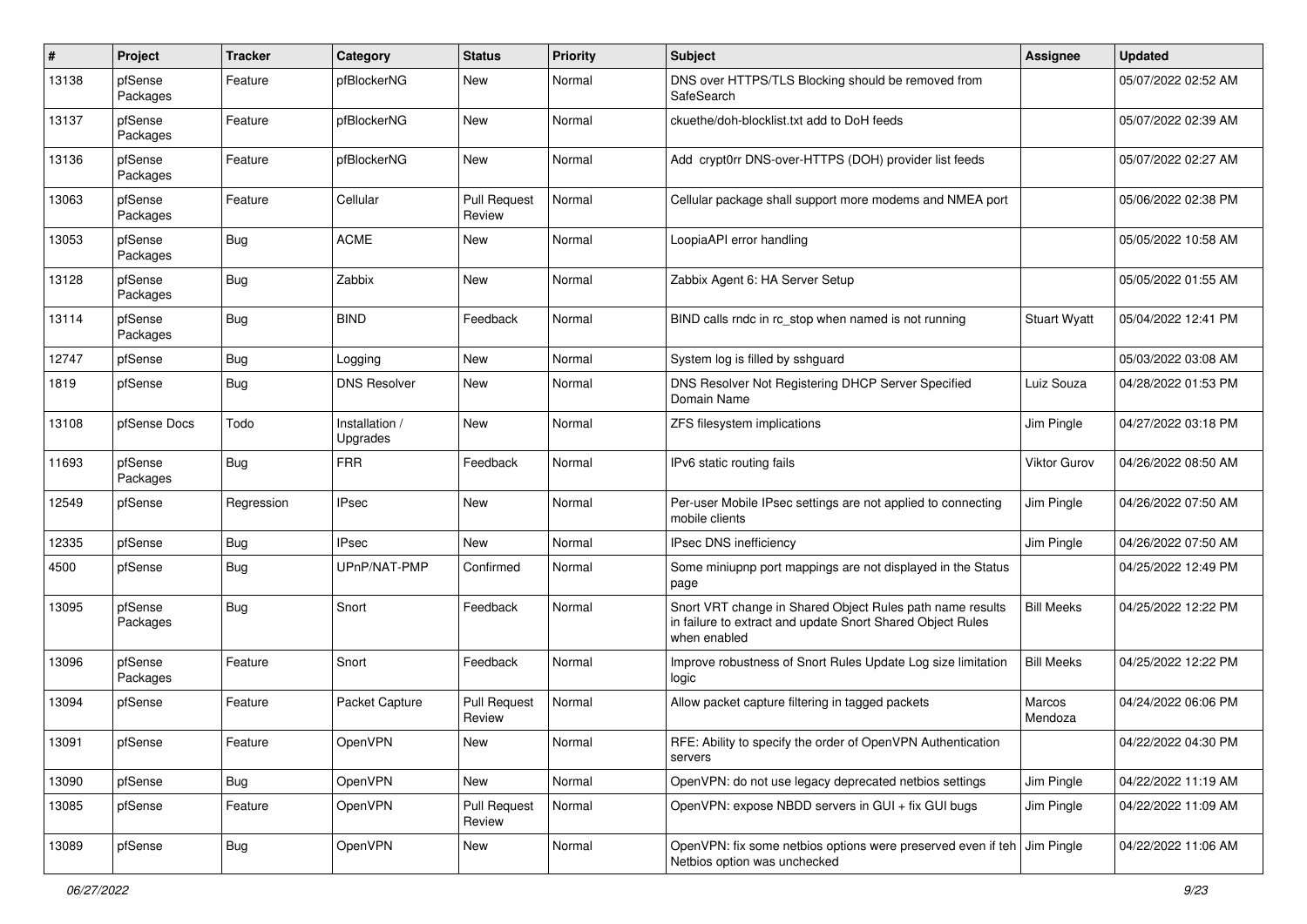| #     | Project             | <b>Tracker</b> | Category        | <b>Status</b> | <b>Priority</b> | <b>Subject</b>                                                                                           | <b>Assignee</b>     | <b>Updated</b>      |
|-------|---------------------|----------------|-----------------|---------------|-----------------|----------------------------------------------------------------------------------------------------------|---------------------|---------------------|
| 13087 | pfSense             | <b>Bug</b>     | OpenVPN         | New           | Normal          | OpenVPN Server: hide WINS servers list when netbios option<br>is unchecked while WINS servers is checked |                     | 04/22/2022 10:29 AM |
| 9721  | pfSense<br>Packages | Feature        | Squid           | Feedback      | Normal          | add squidclient -h 127.0.0.1 mgr:info output to Diagnostics /<br>Squid and status.php                    | Viktor Gurov        | 04/22/2022 02:21 AM |
| 9982  | pfSense<br>Packages | Feature        | Squid           | Feedback      | Normal          | basic_Idap_auth TLS connection                                                                           | <b>Viktor Gurov</b> | 04/22/2022 02:21 AM |
| 10450 | pfSense<br>Packages | <b>Bug</b>     | Squid           | Feedback      | Normal          | Squid reverse proxy switching peers                                                                      | Viktor Gurov        | 04/22/2022 02:21 AM |
| 10572 | pfSense<br>Packages | <b>Bug</b>     | Squid           | Feedback      | Normal          | STARTTLS option is ignored                                                                               | <b>Viktor Gurov</b> | 04/22/2022 02:20 AM |
| 10779 | pfSense<br>Packages | Feature        | haproxy         | Feedback      | Normal          | HAProxy SSL/TLS Compatibility Mode                                                                       | <b>Viktor Gurov</b> | 04/22/2022 02:20 AM |
| 10871 | pfSense<br>Packages | Feature        | FreeRADIUS      | Feedback      | Normal          | Extra time period counters for SQL backend                                                               | Viktor Gurov        | 04/22/2022 02:19 AM |
| 10908 | pfSense<br>Packages | Feature        | FreeRADIUS      | Feedback      | Normal          | FreeRADIUS server certificate not using full CA chain                                                    | <b>Viktor Gurov</b> | 04/22/2022 02:19 AM |
| 12073 | pfSense<br>Packages | <b>Bug</b>     | <b>NET-SNMP</b> | Feedback      | Normal          | netsnmptrapd.conf syntax is wrong                                                                        |                     | 04/21/2022 12:40 PM |
| 12330 | pfSense<br>Packages | <b>Bug</b>     | pfBlockerNG     | Feedback      | Normal          | pfBlockerNG devel creating invalid NAT rules on boot                                                     |                     | 04/21/2022 12:40 PM |
| 12114 | pfSense<br>Packages | <b>Bug</b>     | syslog-ng       | Feedback      | Normal          | syslog-ng only binds to the last specified interface                                                     |                     | 04/21/2022 12:40 PM |
| 10445 | pfSense<br>Packages | <b>Bug</b>     | <b>BIND</b>     | Feedback      | Normal          | BIND crashed when added RPZ. rpz is not a master or slave<br>zone.                                       |                     | 04/21/2022 12:40 PM |
| 10796 | pfSense<br>Packages | Feature        | Cellular        | Feedback      | Normal          | Huawei ME909u-521 support                                                                                |                     | 04/21/2022 12:40 PM |
| 10936 | pfSense<br>Packages | <b>Bug</b>     | haproxy         | Feedback      | Normal          | both haproxy/haproxy-devel non-existent option lb-agent-chk                                              |                     | 04/21/2022 12:40 PM |
| 11185 | pfSense<br>Packages | <b>Bug</b>     | ntop            | Feedback      | Normal          | Redis service stopping before NtopNg                                                                     |                     | 04/21/2022 12:40 PM |
| 10692 | pfSense<br>Packages | <b>Bug</b>     | <b>PIMD</b>     | Feedback      | Normal          | PIMD starts twice at boot                                                                                |                     | 04/21/2022 12:40 PM |
| 11434 | pfSense<br>Packages | <b>Bug</b>     | squidguard      | Feedback      | Normal          | SquidGuard over 1.16.18 11                                                                               |                     | 04/21/2022 12:40 PM |
| 10393 | pfSense<br>Packages | <b>Bug</b>     | syslog-ng       | Feedback      | Normal          | Syslog-ng TLS support is broken                                                                          |                     | 04/21/2022 12:40 PM |
| 10330 | pfSense<br>Packages | <b>Bug</b>     | <b>BIND</b>     | Feedback      | Normal          | BIND zone configuration displays wrong DS resource record<br>with inline DNSSEC signing enabled          |                     | 04/21/2022 12:40 PM |
| 9916  | pfSense<br>Packages | Feature        | <b>BIND</b>     | Feedback      | Normal          | Check allow-transfer in custom option when the zone is slave                                             |                     | 04/21/2022 12:40 PM |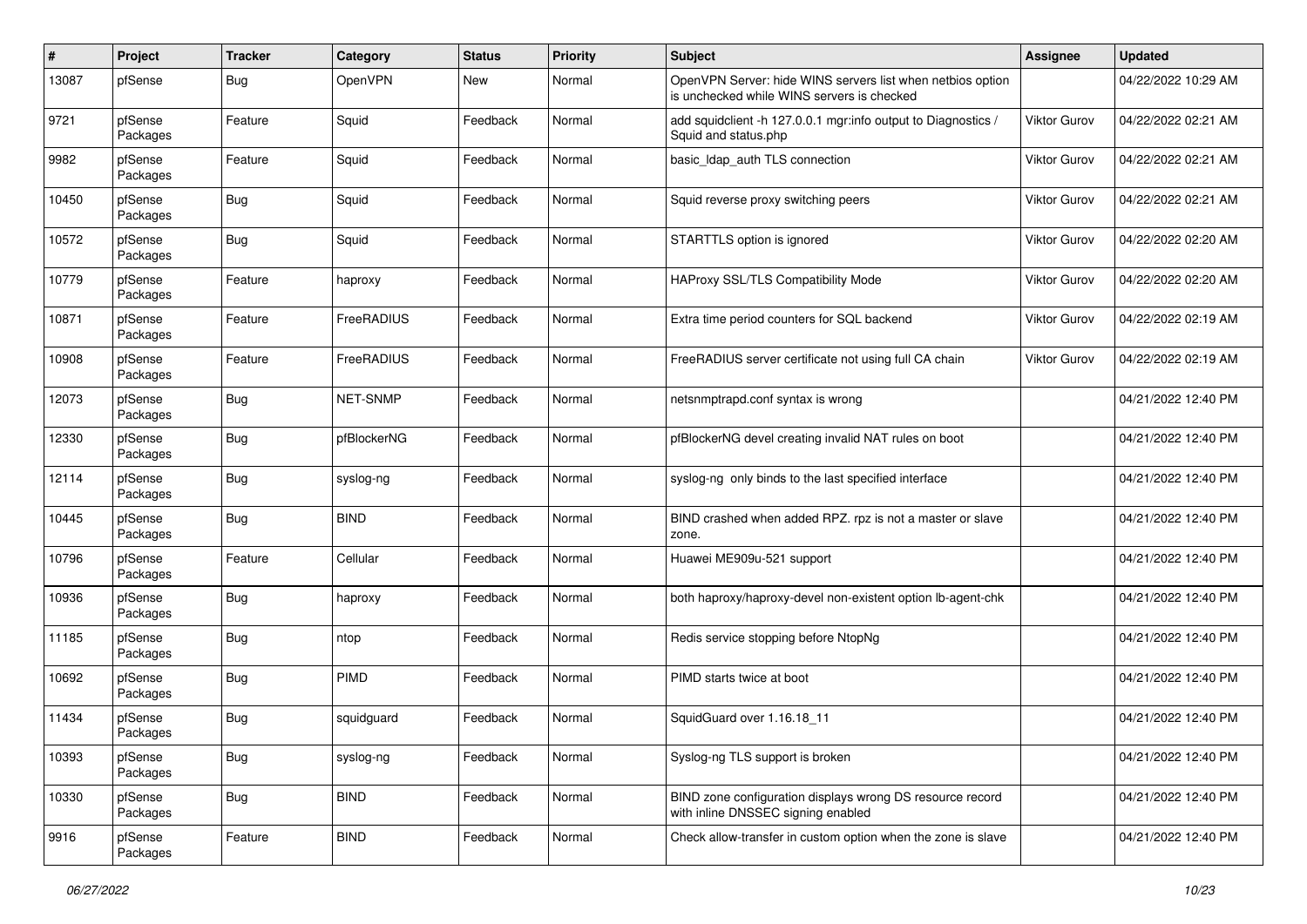| $\vert$ # | Project             | <b>Tracker</b> | Category                     | <b>Status</b> | <b>Priority</b> | <b>Subject</b>                                                                             | Assignee | <b>Updated</b>      |
|-----------|---------------------|----------------|------------------------------|---------------|-----------------|--------------------------------------------------------------------------------------------|----------|---------------------|
| 7039      | pfSense<br>Packages | Bug            | haproxy                      | Feedback      | Normal          | HAProxy backend configuration does not handle intermediate<br>CAs properly                 |          | 04/21/2022 12:40 PM |
| 9762      | pfSense<br>Packages | Feature        | Squid                        | Feedback      | Normal          | Squid Reverse Proxy Change redir domain(s) to use regex                                    |          | 04/21/2022 12:40 PM |
| 7797      | pfSense<br>Packages | Bug            | Squid                        | Feedback      | Normal          | Squid Reverse Proxy alternating between destinations                                       |          | 04/21/2022 12:40 PM |
| 11970     | pfSense<br>Packages | <b>Bug</b>     | Coreboot                     | New           | Normal          | Netgate Firmware Upgrade Doesn't Work on XG-2758                                           |          | 04/21/2022 12:39 PM |
| 11398     | pfSense<br>Packages | Bug            | pfBlockerNG                  | New           | Normal          | pfBlocker upgrade hangs forever                                                            |          | 04/21/2022 12:39 PM |
| 10909     | pfSense<br>Packages | Feature        | PIMD                         | <b>New</b>    | Normal          | #define MAXVIFS 32 to 64                                                                   |          | 04/21/2022 12:39 PM |
| 10530     | pfSense             | Bug            | Upgrade                      | <b>New</b>    | Normal          | Convert config version to be based on product version                                      |          | 04/21/2022 12:39 PM |
| 10544     | pfSense             | <b>Bug</b>     | User Manager /<br>Privileges | New           | Normal          | It's not possible to add a user to group operator using the gui                            |          | 04/21/2022 12:39 PM |
| 9165      | pfSense             | Feature        | Authentication               | New           | Normal          | only IPs can be added to sshguard whitelist                                                |          | 04/21/2022 12:39 PM |
| 10297     | pfSense<br>Packages | Feature        | FreeRADIUS                   | Assigned      | Normal          | IPv6 user attributes                                                                       |          | 04/21/2022 12:39 PM |
| 8264      | pfSense<br>Packages | <b>Bug</b>     | FreeRADIUS                   | <b>New</b>    | Normal          | Radiusd restart on WAN change results in freeradius not<br>running (and possible solution) |          | 04/21/2022 12:39 PM |
| 9384      | pfSense             | Bug            | Interfaces                   | Confirmed     | Normal          | devd putting "\$" before variable contents when using single<br>quotes                     |          | 04/21/2022 12:39 PM |
| 10502     | pfSense<br>Packages | Bug            | <b>Ildpd</b>                 | In Progress   | Normal          | LLDP spamming errors on Netgate XG-7100                                                    |          | 04/21/2022 12:39 PM |
| 8313      | pfSense             | Bug            | <b>Notifications</b>         | New           | Normal          | STARTTLS auto detection not working                                                        |          | 04/21/2022 12:39 PM |
| 9544      | pfSense             | Feature        | Routing                      | New           | Normal          | Enable RADIX MPATH                                                                         |          | 04/21/2022 12:39 PM |
| 10513     | pfSense             | <b>Bug</b>     | Rules / NAT                  | New           | Normal          | State issues with policy routing and HA failover                                           |          | 04/21/2022 12:39 PM |
| 7138      | pfSense             | <b>Bug</b>     | DHCP (IPv6)                  | Assigned      | Normal          | Pfsense wide dhcpv6 client doesn't recognise ifid statement                                |          | 04/21/2022 12:39 PM |
| 6823      | pfSense             | <b>Bug</b>     | Interfaces                   | <b>New</b>    | Normal          | No connectivity after changing link state to UP                                            |          | 04/21/2022 12:39 PM |
| 1337      | pfSense             | Feature        | Interfaces                   | Assigned      | Normal          | VLANs with different MAC address than parent interface                                     |          | 04/21/2022 12:39 PM |
| 946       | pfSense             | Feature        | <b>IPsec</b>                 | <b>New</b>    | Normal          | Allow aliases to be used to define IPsec phase 2 networks                                  |          | 04/21/2022 12:39 PM |
| 790       | pfSense             | Feature        | <b>Operating System</b>      | New           | Normal          | Advanced options for dnsclient (resolv.conf)                                               |          | 04/21/2022 12:39 PM |
| 5510      | pfSense             | Feature        | Package System               | New           | Normal          | Need a simple way to enable/disable package-installed<br>services                          |          | 04/21/2022 12:39 PM |
| 6186      | pfSense             | Bug            | Services                     | New           | Normal          | race conditions in service startup                                                         |          | 04/21/2022 12:39 PM |
| 5074      | pfSense             | Feature        | Upgrade                      | New           | Normal          | Standard release notes URLs to facilitate GUI viewing before<br>upgrade                    |          | 04/21/2022 12:39 PM |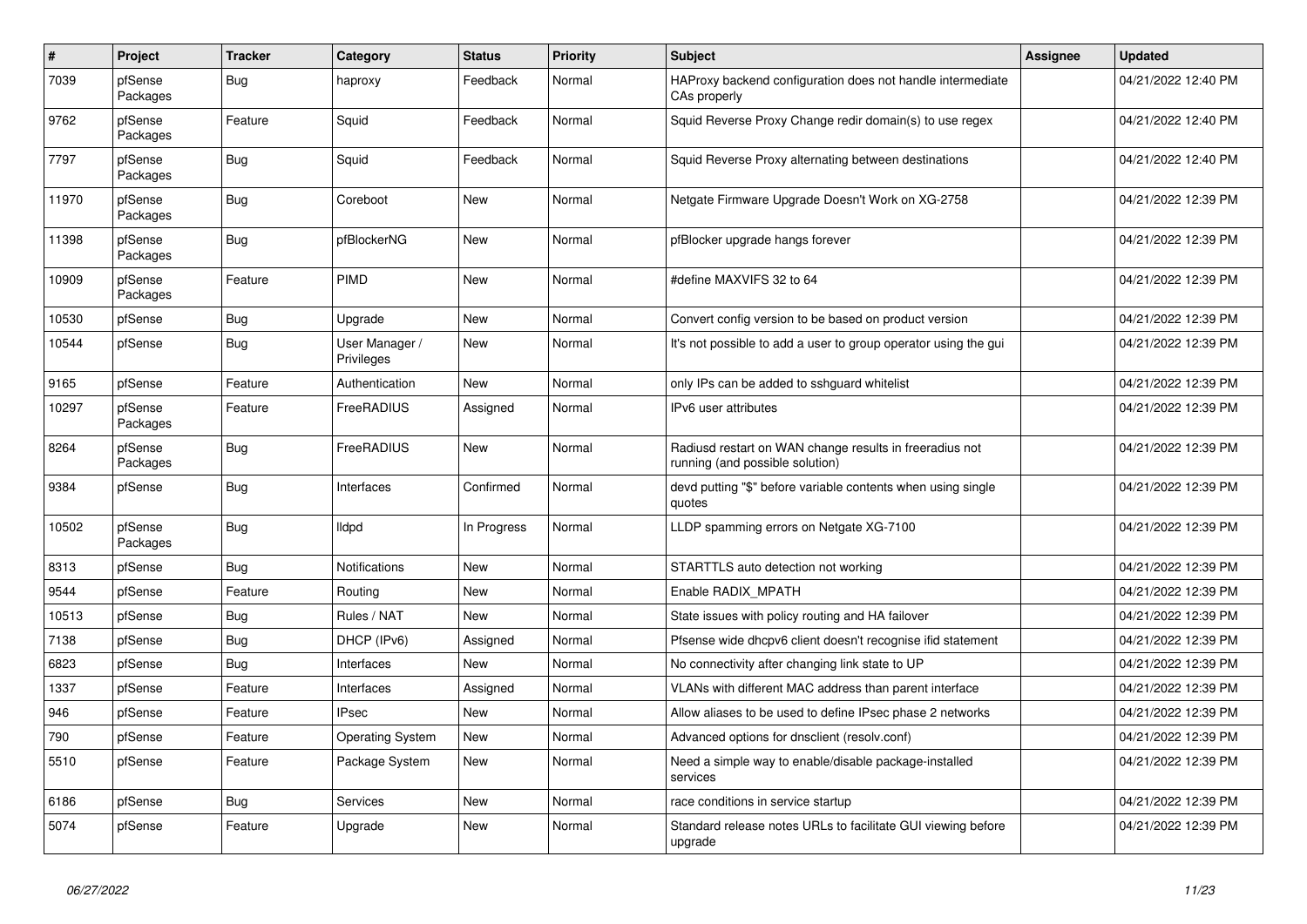| ∦     | Project             | <b>Tracker</b> | Category                        | <b>Status</b> | <b>Priority</b> | Subject                                                                                                     | <b>Assignee</b>       | <b>Updated</b>      |
|-------|---------------------|----------------|---------------------------------|---------------|-----------------|-------------------------------------------------------------------------------------------------------------|-----------------------|---------------------|
| 4154  | pfSense             | <b>Bug</b>     | User Manager /<br>Privileges    | Confirmed     | Normal          | RADIUS authentication not working over IPv6                                                                 |                       | 04/21/2022 12:39 PM |
| 5786  | pfSense             | Bug            | Web Interface                   | New           | Normal          | Check WebConfigurator port for conflicts                                                                    |                       | 04/21/2022 12:39 PM |
| 10426 | pfSense<br>Packages | <b>Bug</b>     | Filer                           | Feedback      | Normal          | Filer must validate that File name is uniq                                                                  |                       | 04/20/2022 11:02 AM |
| 13073 | pfSense<br>Packages | Bug            | Squid                           | New           | Normal          | ClamAV - clamd dies with high CPU load and thus the C-ICAP<br>of squid-reverse proxy causes http:500 errors |                       | 04/19/2022 05:38 AM |
| 13068 | pfSense             | Bug            | Aliases / Tables                | New           | Normal          | Error loading rules when URL Table IPs content is empty                                                     |                       | 04/17/2022 09:07 PM |
| 13067 | pfSense             | Bug            | <b>FilterDNS</b>                | New           | Normal          | filterdns resolve interval is twice the intended value                                                      |                       | 04/17/2022 07:45 PM |
| 2358  | pfSense             | Feature        | Rules / NAT                     | New           | Normal          | NAT64 Support                                                                                               |                       | 04/16/2022 06:52 PM |
| 12338 | pfSense<br>Packages | <b>Bug</b>     | <b>RRD Summary</b>              | New           | Normal          | RRD Summary does not report data on 3100                                                                    |                       | 04/15/2022 02:54 PM |
| 13058 | pfSense             | Todo           | Rules / NAT                     | New           | Normal          | Add static routes and directly connected networks back to<br>policy route negation rules                    |                       | 04/13/2022 08:05 AM |
| 13054 | pfSense             | Feature        | Package System                  | New           | Normal          | Package plugin hook for web server configuration stanzas                                                    | Jim Pingle            | 04/12/2022 03:04 PM |
| 13051 | pfSense             | Bug            | <b>Traffic Shaper</b><br>(ALTQ) | New           | Normal          | Firewall traffic shaper by interface selection unknow                                                       |                       | 04/12/2022 07:03 AM |
| 12916 | pfSense<br>Packages | <b>Bug</b>     | pfBlockerNG                     | New           | Normal          | pfBlockerNG-devel cron job does not trigger xmlrpc sync                                                     | Viktor Gurov          | 04/11/2022 12:55 PM |
| 13046 | pfSense             | <b>Bug</b>     | Rules / NAT                     | New           | Normal          | Floating rule applied to IPv6 interface with a SLAAC DHCPv6<br>gateway reports error on boot                |                       | 04/11/2022 09:50 AM |
| 13045 | pfSense<br>Packages | Bug            | WireGuard                       | New           | Normal          | Firewall floating rules ignore WireGuard traffic                                                            |                       | 04/11/2022 09:40 AM |
| 13044 | pfSense<br>Packages | Feature        | Mail report                     | New           | Normal          | Customized reporting                                                                                        |                       | 04/11/2022 09:22 AM |
| 13043 | pfSense<br>Packages | <b>Bug</b>     | WireGuard                       | New           | Normal          | OSPF over Wireguard interface doesn't populate neighbors<br>after reboot                                    |                       | 04/11/2022 09:22 AM |
| 13039 | pfSense<br>Packages | Feature        | AWS VPC                         | New           | Normal          | Handle transit gateway VPNs in the AWS VPN wizard                                                           |                       | 04/11/2022 07:31 AM |
| 12924 | pfSense<br>Packages | Bug            | WireGuard                       | New           | Normal          | DNS Resolver WireGuard ACL Inconsistency                                                                    | Christian<br>McDonald | 04/10/2022 10:36 AM |
| 12524 | pfSense Plus        | Feature        | <b>Operating System</b>         | <b>New</b>    | Normal          | OpenSSL QAT Engine                                                                                          |                       | 04/10/2022 02:54 AM |
| 12950 | pfSense             | Bug            | Routing                         | New           | Normal          | OpenVPN as default gateway does not get set at boot time                                                    |                       | 04/09/2022 05:46 PM |
| 13017 | pfSense             | Feature        | Packet Capture                  | New           | Normal          | Packet capture: add preview results while capture is running                                                |                       | 04/09/2022 11:08 AM |
| 9833  | pfSense<br>Packages | Feature        | ACME                            | New           | Normal          | ACME: add ability to use custom ACME server                                                                 |                       | 04/07/2022 11:31 AM |
| 13022 | pfSense<br>Packages | <b>Bug</b>     | haproxy                         | Feedback      | Normal          | HAProxy - Sub Frontends ignore Client verification CA<br>certificates                                       |                       | 04/06/2022 12:55 PM |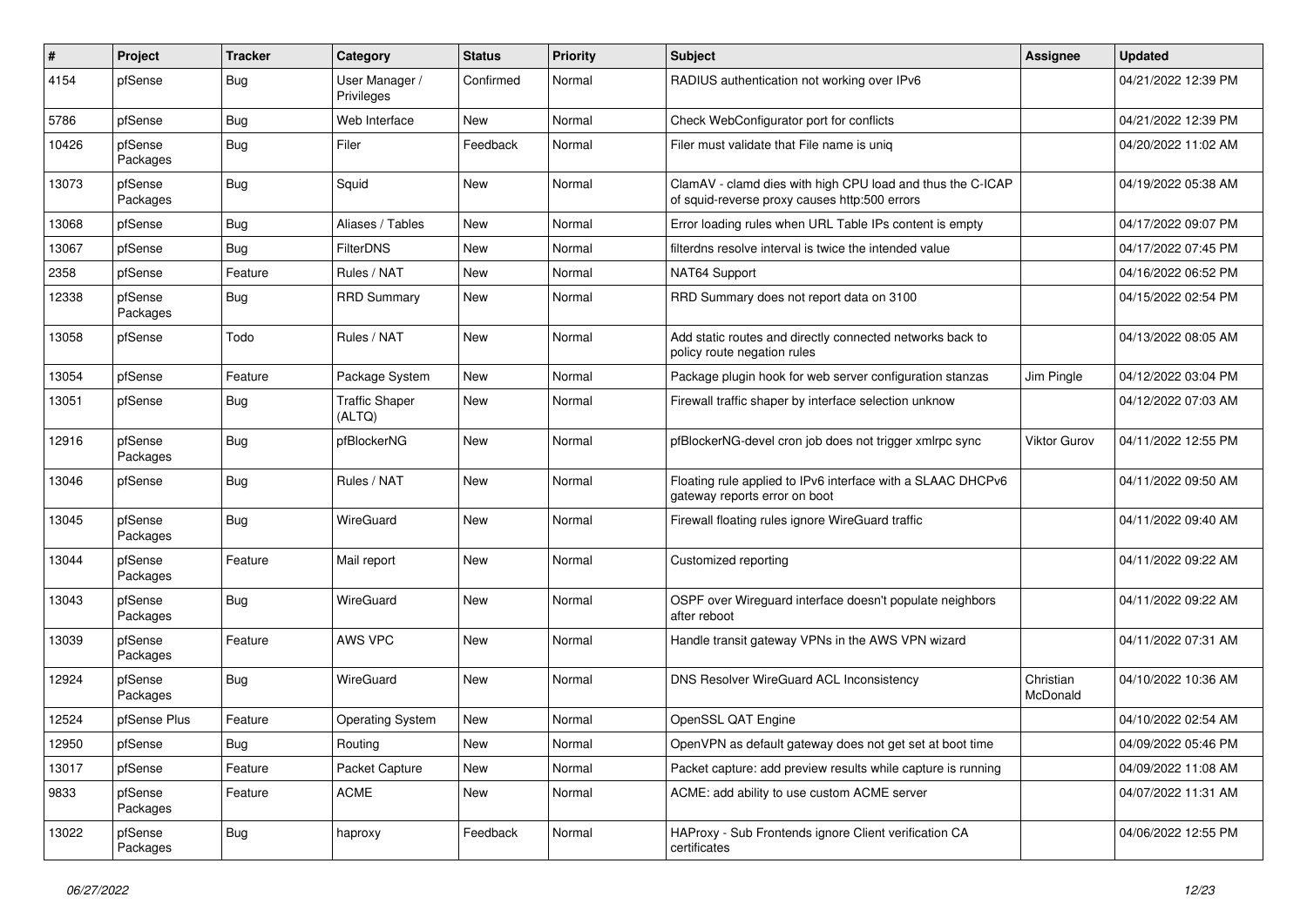| #     | Project             | <b>Tracker</b> | Category                            | <b>Status</b>                 | <b>Priority</b> | <b>Subject</b>                                                                                                                      | Assignee            | <b>Updated</b>      |
|-------|---------------------|----------------|-------------------------------------|-------------------------------|-----------------|-------------------------------------------------------------------------------------------------------------------------------------|---------------------|---------------------|
| 13034 | pfSense<br>Packages | <b>Bug</b>     | Zabbix                              | Feedback                      | Normal          | Zabbix6 Agent and Proxy fail to set the PSK from the web GUI<br>in its conf files                                                   | Viktor Gurov        | 04/06/2022 11:59 AM |
| 12956 | pfSense<br>Packages | <b>Bug</b>     | Suricata                            | Confirmed                     | Normal          | suricata fails to use pcre in SID management (e.g.<br>dropsid.conf)                                                                 |                     | 04/05/2022 12:52 PM |
| 10900 | pfSense<br>Packages | Bug            | Backup                              | Feedback                      | Normal          | /packages/backup/backup.php?a=download&t=backup<br>HTTP 504, or Sends PHP Error Message as ASCII/Text file<br>Named pfsense.bak.tgz |                     | 04/05/2022 01:51 AM |
| 13020 | pfSense Docs        | Todo           | <b>Firewall Rules</b>               | <b>New</b>                    | Normal          | easyrule command documentation should document<br>permissible wildcards                                                             | Jim Pingle          | 04/04/2022 08:01 AM |
| 12774 | pfSense             | <b>Bug</b>     | Backup / Restore                    | New                           | Normal          | Picture widget image is not saved in backup                                                                                         |                     | 04/04/2022 04:48 AM |
| 13018 | pfSense<br>Packages | Bug            | pfBlockerNG                         | New                           | Normal          | TLD and DNSBL Safesearch DOH conflict disables TLD block<br>when conflicting DOH FQDN is deselected or whitelisted                  |                     | 04/01/2022 05:59 PM |
| 13016 | pfSense Docs        | New Content    | Virtualization                      | New                           | Normal          | Workaround for bandwith issues since 2.6 when installed in<br>Hyper-V                                                               |                     | 04/01/2022 01:06 PM |
| 13009 | pfSense             | Feature        | <b>OpenVPN</b>                      | New                           | Normal          | Add option for multiple remote addresses to OpenVPN Client                                                                          |                     | 03/31/2022 12:42 PM |
| 13002 | pfSense<br>Packages | Regression     | <b>BIND</b>                         | Feedback                      | Normal          | BIND 9.16_13 could not find existing DNSSEC keys at<br>/cf/named/etc/namedb/keys due to directory change                            | <b>Viktor Gurov</b> | 03/31/2022 12:14 PM |
| 12959 | pfSense             | <b>Bug</b>     | DHCP (IPv4)                         | Feedback                      | Normal          | dhcplease process wrongly update host file if client-hostname<br>is empty                                                           |                     | 03/28/2022 10:26 AM |
| 12922 | pfSense             | <b>Bug</b>     | DHCP (IPv4)                         | New                           | Normal          | Classless static routes received on DHCP WAN can override<br>chosen default gateway                                                 |                     | 03/28/2022 10:08 AM |
| 1826  | pfSense             | Feature        | PPPoE Server                        | New                           | Normal          | PPPoE server IPv6 support                                                                                                           |                     | 03/25/2022 04:25 PM |
| 7783  | pfSense             | Feature        | Operating System                    | New                           | Normal          | Support for hosting VMs on pfSense using bhyve                                                                                      |                     | 03/25/2022 11:53 AM |
| 12980 | pfSense Docs        | Todo           | OpenVPN                             | Feedback                      | Normal          | Add warnings against OpenVPN Shared Key mode                                                                                        | Jim Pingle          | 03/24/2022 02:11 PM |
| 12882 | pfSense<br>Packages | Feature        | pfBlockerNG                         | Feedback                      | Normal          | Add the option to specify CURLOPT_INTERFACE in<br>pfBlockerNG IPv4/IPv6 lists                                                       |                     | 03/24/2022 11:16 AM |
| 12706 | pfSense<br>Packages | <b>Bug</b>     | pfBlockerNG                         | Feedback                      | Normal          | pfBlockerNG and unbound does not work after switching /var<br>to RAM disk                                                           | <b>Viktor Gurov</b> | 03/24/2022 10:47 AM |
| 12927 | pfSense             | <b>Bug</b>     | OpenVPN                             | New                           | Normal          | OpenVPN with OCSP enabled allows connections with<br>revoked certificates                                                           |                     | 03/24/2022 08:22 AM |
| 12978 | pfSense Docs        | Correction     | Monitoring                          | New                           | Normal          | Correction to iftop section of Monitoring Bandwidth Usage                                                                           | Jim Pingle          | 03/23/2022 11:18 AM |
| 12951 | pfSense<br>Packages | Bug            | <b>FRR</b>                          | Feedback                      | Normal          | FRR cannot remove IPv6 routes                                                                                                       |                     | 03/22/2022 09:24 PM |
| 12942 | pfSense             | Bug            | Gateways                            | New                           | Normal          | Code to kill states for old gateway when reconnecting an<br>interface is incorrect                                                  | Jim Pingle          | 03/22/2022 01:25 PM |
| 12965 | pfSense<br>Packages | Bug            | <b>FRR</b>                          | <b>Pull Request</b><br>Review | Normal          | FRR BFD peer configuration is handled incorrectly in some<br>cases                                                                  | Viktor Gurov        | 03/22/2022 08:04 AM |
| 12829 | pfSense             | <b>Bug</b>     | <b>Traffic Shaper</b><br>(Limiters) | Feedback                      | Normal          | Dummynet kernel module fails to load after upgrade.                                                                                 |                     | 03/17/2022 09:26 AM |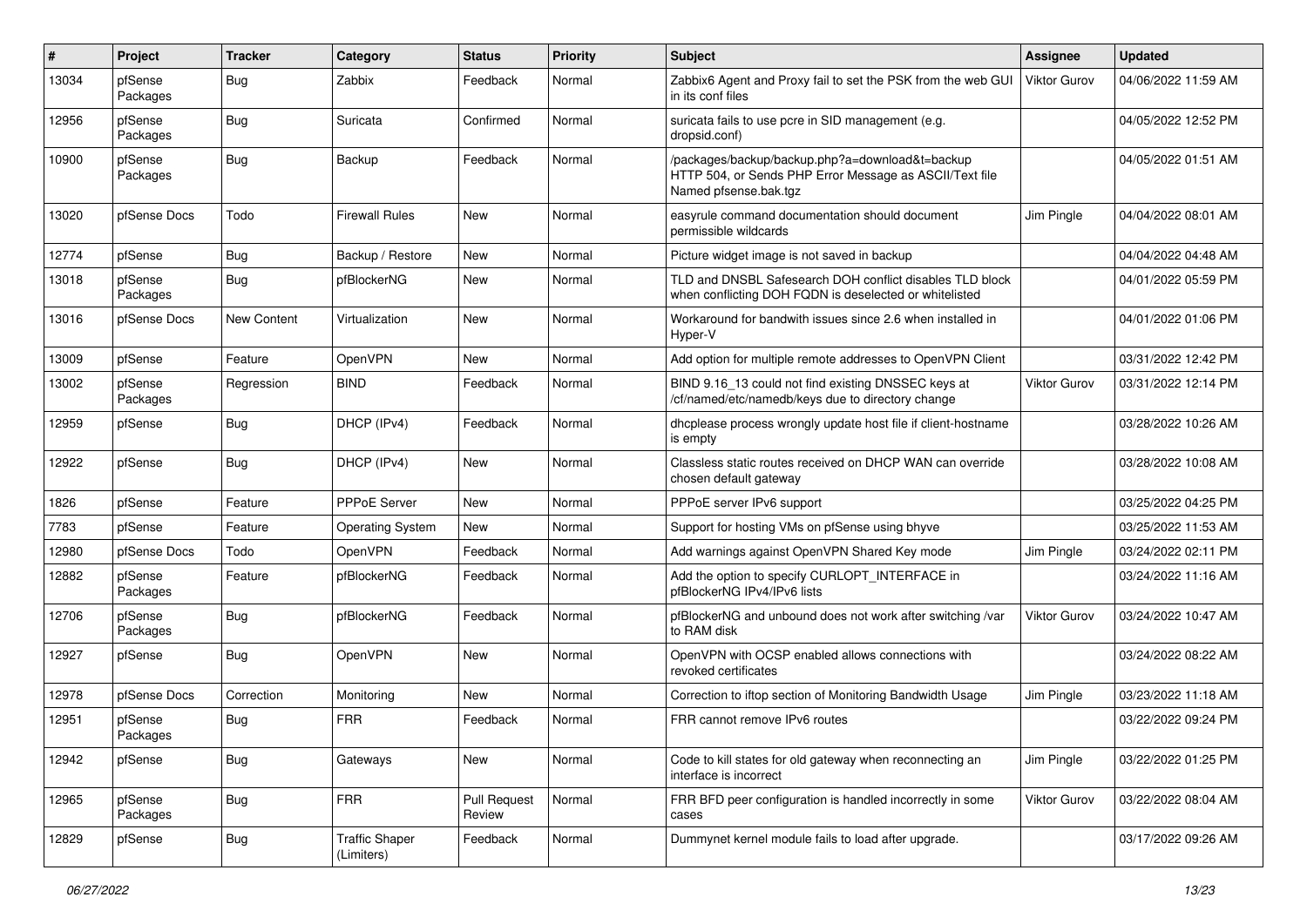| #     | Project             | <b>Tracker</b> | Category                                 | <b>Status</b> | <b>Priority</b> | Subject                                                                                                                                                                 | <b>Assignee</b>     | <b>Updated</b>      |
|-------|---------------------|----------------|------------------------------------------|---------------|-----------------|-------------------------------------------------------------------------------------------------------------------------------------------------------------------------|---------------------|---------------------|
| 11732 | pfSense Plus        | Feature        | Hardware / Drivers                       | New           | Normal          | Add VXLAN Support to pfSense Plus                                                                                                                                       |                     | 03/15/2022 02:35 AM |
| 12400 | pfSense Docs        | Correction     | <b>NAT</b>                               | New           | Normal          | NAT 1:1 documentation - multi-wan information                                                                                                                           |                     | 03/13/2022 12:53 PM |
| 12938 | pfSense             | Bug            | IPv6 Router<br>Advertisements<br>(RADVD) | New           | Normal          | MaxRtrAdvInterval would allow stale DNS servers to be<br>deleted faster                                                                                                 |                     | 03/12/2022 09:37 AM |
| 855   | pfSense             | Feature        | Multi-WAN                                | New           | Normal          | Ability to selectively kill states on gateways recovery                                                                                                                 |                     | 03/11/2022 08:30 AM |
| 12623 | pfSense<br>Packages | <b>Bug</b>     | <b>ACME</b>                              | New           | Normal          | acme.sh package   DNS-ISPConfig settings                                                                                                                                | Viktor Gurov        | 03/10/2022 03:42 PM |
| 12926 | pfSense             | <b>Bug</b>     | Interfaces                               | Feedback      | Normal          | Changing LAGG type on CARP interfaces makes VIPs go to<br>an "init" State                                                                                               |                     | 03/10/2022 10:52 AM |
| 12869 | pfSense<br>Packages | Bug            | <b>BIND</b>                              | Feedback      | Normal          | Bind DNS Package AAAA filtering Broken on new ZFS Installs                                                                                                              | <b>Viktor Gurov</b> | 03/09/2022 12:38 PM |
| 12907 | pfSense<br>Packages | <b>Bug</b>     | <b>PIMD</b>                              | Feedback      | Normal          | PIMD: Nonexistent interfaces should be hidden/disabled in<br>pimd.conf before bringing up the service                                                                   |                     | 03/07/2022 03:51 PM |
| 12918 | pfSense<br>Packages | Feature        | pfBlockerNG                              | New           | Normal          | pfBlockerNG-devel changes from xmlrpc sync do not take<br>effect immediately                                                                                            |                     | 03/07/2022 02:29 PM |
| 12670 | pfSense<br>Packages | Bug            | <b>ACME</b>                              | New           | Normal          | ACME package writes credentials to system log                                                                                                                           | Viktor Gurov        | 03/07/2022 10:58 AM |
| 12909 | pfSense<br>Packages | Feature        | Suricata                                 | New           | Normal          | Convert Suricata GeoIP Lookup feature on ALERTS tab to use<br>local GeoIP2 database                                                                                     | <b>Viktor Gurov</b> | 03/07/2022 08:28 AM |
| 12905 | pfSense             | Bug            | Web Interface                            | New           | Normal          | Add VLAN Re-assignment to Import Interface Mismatch<br>Wizard                                                                                                           |                     | 03/07/2022 08:05 AM |
| 12903 | pfSense             | Feature        | Notifications                            | New           | Normal          | alternative authentication methods for email notifications?                                                                                                             |                     | 03/07/2022 07:52 AM |
| 11827 | pfSense<br>Packages | Feature        | ACME                                     | New           | Normal          | Please include acme deploy folder/scripts                                                                                                                               |                     | 03/06/2022 04:31 AM |
| 12899 | pfSense<br>Packages | Bug            | Suricata                                 | New           | Normal          | Suricata doesn't honor Pass List                                                                                                                                        |                     | 03/04/2022 01:22 PM |
| 12865 | pfSense<br>Packages | Todo           | <b>RRD Summary</b>                       | Feedback      | Normal          | <b>RRD Summary improvements</b>                                                                                                                                         | Viktor Gurov        | 03/04/2022 12:20 PM |
| 5922  | pfSense             | Feature        | <b>SNMP</b>                              | New           | Normal          | SNMP - enable SNMP v3 functionality                                                                                                                                     | <b>Viktor Gurov</b> | 03/02/2022 02:40 PM |
| 11879 | pfSense<br>Packages | Feature        | <b>ACME</b>                              | Feedback      | Normal          | Add support for SSL.com ACME server                                                                                                                                     | Jim Pingle          | 03/02/2022 02:03 PM |
| 12889 | pfSense<br>Packages | Feature        | <b>FRR</b>                               | New           | Normal          | FRR GUI add set ipv6 next-hop global                                                                                                                                    |                     | 03/02/2022 06:10 AM |
| 12888 | pfSense             | Bug            | Rules / NAT                              | New           | Normal          | pfSense sends un-NATed packets during OpenVPN startup                                                                                                                   |                     | 03/01/2022 03:13 PM |
| 12742 | pfSense<br>Packages | Bug            | FreeRADIUS                               | Feedback      | Normal          | freeRADIUS virtual-server-default: modules dailycounter,<br>monthlycounter, noresetcounter, expire on login in authorize<br>section prevent virtual server from loading |                     | 03/01/2022 12:45 PM |
| 4632  | pfSense             | Feature        | <b>Operating System</b>                  | New           | Normal          | Support for Multipath TCP (MPTCP)                                                                                                                                       | Jim Thompson        | 03/01/2022 05:39 AM |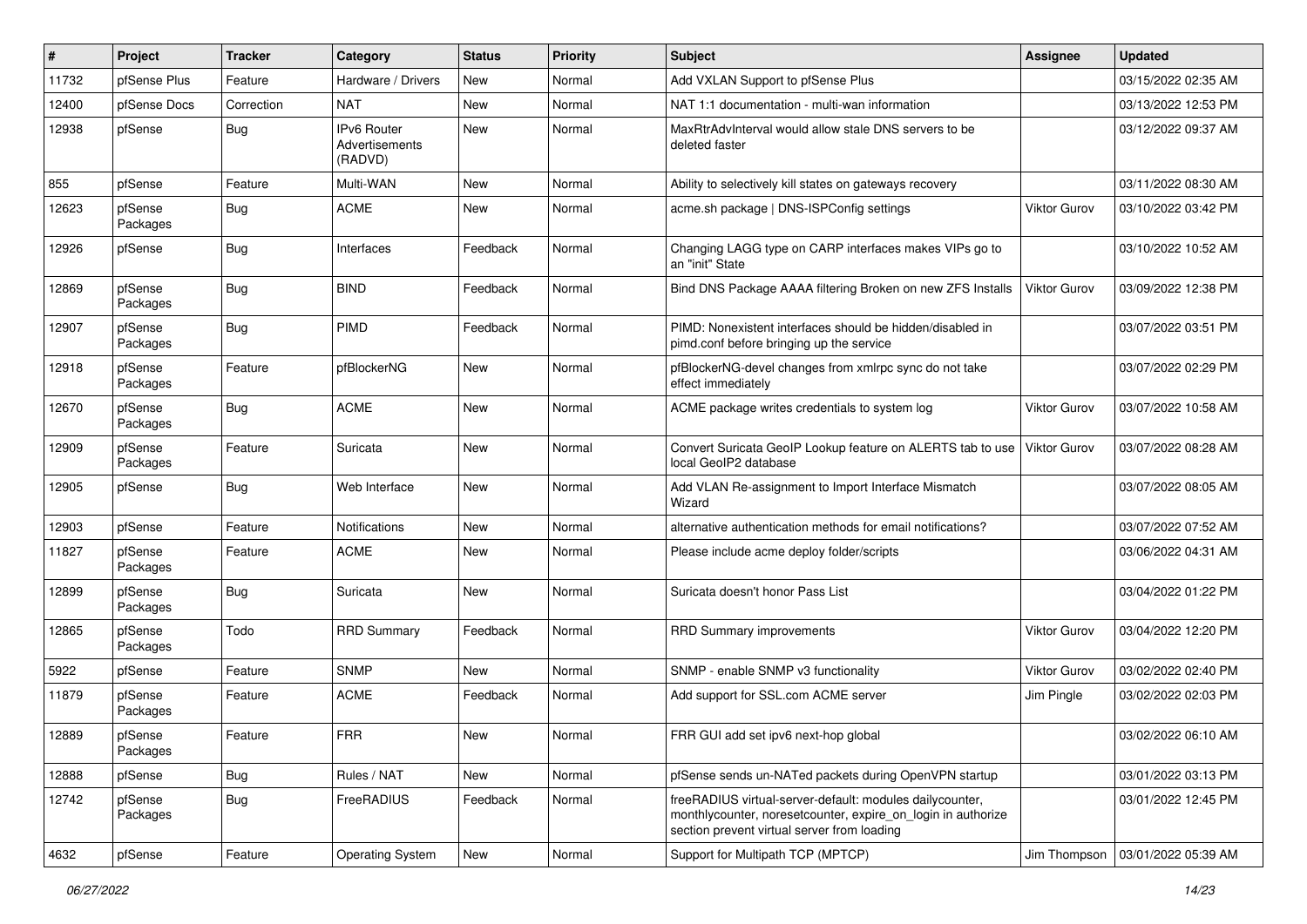| #     | Project             | <b>Tracker</b> | Category                 | <b>Status</b> | <b>Priority</b> | Subject                                                                                                       | <b>Assignee</b> | <b>Updated</b>      |
|-------|---------------------|----------------|--------------------------|---------------|-----------------|---------------------------------------------------------------------------------------------------------------|-----------------|---------------------|
| 12883 | pfSense Docs        | Todo           | <b>DNS</b>               | New           | Normal          | Feedback on Services - DNS Resolver - Host Overrides                                                          |                 | 02/28/2022 07:54 PM |
| 11778 | pfSense             | Bug            | OpenVPN                  | New           | Normal          | OpenVPN uses 100% CPU after experiencing packet loss                                                          |                 | 02/28/2022 07:38 AM |
| 12857 | pfSense             | <b>Bug</b>     | Gateways                 | New           | Normal          | Firewall gateway goes away when making changes to Bridge0<br>device                                           |                 | 02/27/2022 11:20 AM |
| 12259 | pfSense             | Bug            | Operating System         | New           | Normal          | Intel em NICs Suffering Performance Degradation on<br>FreeBSD12                                               |                 | 02/25/2022 09:28 PM |
| 12874 | pfSense             | Feature        | <b>OpenVPN</b>           | New           | Normal          | OpenVPN RADIUS Framed-Pool                                                                                    |                 | 02/25/2022 02:24 PM |
| 12860 | pfSense<br>Packages | Feature        | New Package<br>Request   | New           | Normal          | add mmc-utils package to all images                                                                           |                 | 02/24/2022 07:18 AM |
| 12861 | pfSense Docs        | Correction     | Hardware                 | New           | Normal          | pfSense hardware tuning guide references obsolete interface<br>loader variable & buffer limits                |                 | 02/23/2022 05:31 PM |
| 12859 | pfSense<br>Packages | Feature        | Zabbix                   | New           | Normal          | Add Zabbix 6.0 LTS (agent and proxy) packages                                                                 |                 | 02/23/2022 07:11 AM |
| 12849 | pfSense             | Bug            | <b>Operating System</b>  | New           | Normal          | pfsync kernel crash on reboot                                                                                 | Mateusz Guzik   | 02/22/2022 02:02 PM |
| 12553 | pfSense             | Feature        | Backup / Restore         | New           | Normal          | Auto Config Backup: Allow selecting multiple backups for<br>deletion                                          |                 | 02/22/2022 04:27 AM |
| 12848 | pfSense             | Feature        | Dynamic DNS              | New           | Normal          | Evaluation of the DynDNS "Result Match" string                                                                |                 | 02/22/2022 02:01 AM |
| 12845 | pfSense<br>Packages | <b>Bug</b>     | softflowd                | New           | Normal          | softflowd wrong vlan tag                                                                                      |                 | 02/21/2022 10:40 AM |
| 12828 | pfSense             | <b>Bug</b>     | Wireless                 | New           | Normal          | pfSense keeps crashing (Fatal trap 12: page fault while in<br>kernel mode)                                    |                 | 02/21/2022 07:55 AM |
| 12708 | pfSense             | Bug            | Aliases / Tables         | New           | Normal          | alias with non resolving DNS entry breaks underlying pf table                                                 |                 | 02/20/2022 06:13 PM |
| 12822 | pfSense<br>Packages | <b>Bug</b>     | pfBlockerNG              | New           | Normal          | IPv4 Source ASN format not working                                                                            |                 | 02/18/2022 10:47 AM |
| 12823 | pfSense             | <b>Bug</b>     | DHCP (IPv6)              | New           | Normal          | Multiple DHCP6 WAN connections PPPoE interface 'defached'<br>status                                           |                 | 02/18/2022 05:39 AM |
| 8882  | pfSense             | Bug            | Interfaces               | Incomplete    | Normal          | Interface assignments lost on reboot                                                                          |                 | 02/17/2022 02:24 PM |
| 12475 | pfSense<br>Packages | <b>Bug</b>     | OpenVPN Client<br>Export | Feedback      | Normal          | OpenVPN Client Export does not show certificate without<br>private key                                        | Jim Pingle      | 02/17/2022 08:24 AM |
| 12812 | pfSense<br>Packages | Feature        | arpwatch                 | New           | Normal          | Would it be helpful if the FreeBSD net-mgmt/arpwatch port had<br>an option to use mail/dma for mail delivery? |                 | 02/16/2022 06:09 PM |
| 12806 | pfSense<br>Packages | Todo           | node exporter            | New           | Normal          | Update node exporter to 1.3.1                                                                                 |                 | 02/15/2022 05:26 PM |
| 12797 | pfSense             | <b>Bug</b>     | UPnP/NAT-PMP             | New           | Normal          | UPnP+STUN forms invalid outbound NAT rules using the<br>external address discovered from STUN                 |                 | 02/15/2022 01:01 PM |
| 12683 | pfSense<br>Packages | Bug            | Snort                    | Feedback      | Normal          | snort_get_vpns_list() does not include OpenVPN CSO                                                            | Viktor Gurov    | 02/15/2022 10:47 AM |
| 11931 | pfSense<br>Packages | Feature        | <b>ACME</b>              | New           | Normal          | Add support for validating a domain's ownership via Google<br>Cloud Cloud DNS                                 |                 | 02/15/2022 03:18 AM |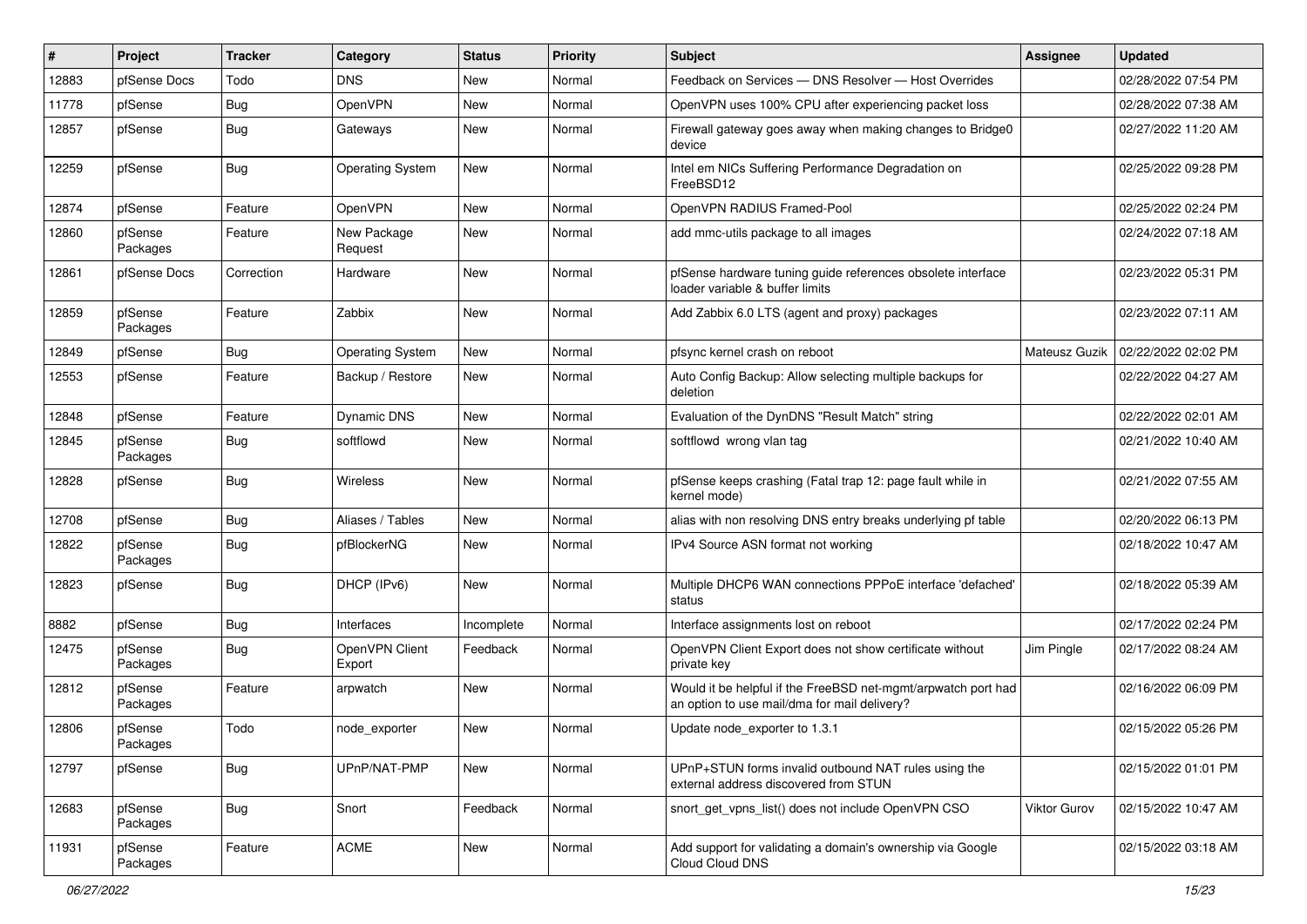| $\pmb{\#}$ | Project             | <b>Tracker</b> | Category               | <b>Status</b> | <b>Priority</b> | <b>Subject</b>                                                                                                                                         | <b>Assignee</b>          | <b>Updated</b>      |
|------------|---------------------|----------------|------------------------|---------------|-----------------|--------------------------------------------------------------------------------------------------------------------------------------------------------|--------------------------|---------------------|
| 9200       | pfSense<br>Packages | Todo           | ACME                   | New           | Normal          | Add DNS support for Google domain to Acme manager                                                                                                      | Jim Pingle               | 02/15/2022 03:16 AM |
| 11836      | pfSense<br>Packages | <b>Bug</b>     | <b>FRR</b>             | Assigned      | Normal          | FRR ACCEPTFILTER unstable                                                                                                                              | Viktor Gurov             | 02/14/2022 07:20 AM |
| 12543      | pfSense             | <b>Bug</b>     | Web Interface          | Feedback      | Normal          | Deleteing a Outbound NAT rule gave me an empty rule and<br>displayed php error in UI.                                                                  |                          | 02/14/2022 04:36 AM |
| 12791      | pfSense Docs        | New Content    | Diagnostics            | New           | Normal          | Diagnostic Information for Support (pfSense)                                                                                                           |                          | 02/13/2022 08:49 PM |
| 12787      | pfSense Docs        | Todo           | <b>IPsec</b>           | New           | Normal          | Feedback on pfSense Configuration Recipes - Routing<br>Internet Traffic Through a Site-to-Site IPsec Tunnel                                            |                          | 02/11/2022 11:28 PM |
| 11036      | pfSense<br>Packages | <b>Bug</b>     | haproxy                | New           | Normal          | <b>HAproxy ACL</b>                                                                                                                                     |                          | 02/11/2022 11:27 AM |
| 8179       | pfSense             | <b>Bug</b>     | DHCP (IPv4)            | Feedback      | Normal          | Incorrect reverse DNS zone in DHCP server config for<br>non-octet-aligned subnet mask                                                                  | Renato<br><b>Botelho</b> | 02/09/2022 11:17 PM |
| 12329      | pfSense<br>Packages | Feature        | Avahi                  | New           | Normal          | Add optional floating firewall rules for IPv4 and IPv6                                                                                                 |                          | 02/09/2022 04:43 PM |
| 8100       | pfSense             | <b>Bug</b>     | CARP                   | New           | Normal          | pfsync Initially Deletes States on Primary for Connections<br>Established through Secondary                                                            | Luiz Souza               | 02/08/2022 12:59 PM |
| 6799       | pfSense             | <b>Bug</b>     | Rules / NAT            | New           | Normal          | Using NOT (!) with interface subnet macros results unexpected<br>traffic passing when multiple subnets are included in the macro<br>(i.e. VIP subnets) |                          | 02/07/2022 02:18 PM |
| 12767      | pfSense<br>Packages | <b>Bug</b>     | Avahi                  | New           | Normal          | `Package radavahi-daemon does does not exist in current<br>pfSense version and it has been removed" message on<br>pfSense 2.7 restore                  |                          | 02/07/2022 11:28 AM |
| 12762      | pfSense             | <b>Bug</b>     | <b>IPsec</b>           | <b>New</b>    | Normal          | IPsec keep alive check ignores Child SA Start Action                                                                                                   | <b>Viktor Gurov</b>      | 02/07/2022 11:21 AM |
| 12764      | pfSense             | Bug            | Gateways               | New           | Normal          | VTI gateway status is pending after assigning the VTI interface                                                                                        |                          | 02/07/2022 05:41 AM |
| 12243      | pfSense             | Todo           | Package System         | New           | Normal          | Implement "``plugin_interfaces()```                                                                                                                    |                          | 02/07/2022 03:50 AM |
| 12760      | pfSense<br>Packages | <b>Bug</b>     | WireGuard              | New           | Normal          | Link-local addresses disallowed on Wireguard interfaces                                                                                                | Christian<br>McDonald    | 02/07/2022 03:50 AM |
| 12751      | pfSense<br>Packages | <b>Bug</b>     | <b>FRR</b>             | New           | Normal          | Improve FRR route restoration after gateway events                                                                                                     |                          | 02/06/2022 11:07 PM |
| 12351      | pfSense<br>Packages | Todo           | pfBlockerNG            | Feedback      | Normal          | Remove non-functional feeds                                                                                                                            | Viktor Gurov             | 02/04/2022 02:29 PM |
| 12258      | pfSense<br>Packages | Bug            | WireGuard              | Feedback      | Normal          | Copy key buttons only work in HTTPS mode                                                                                                               |                          | 02/03/2022 04:57 AM |
| 12748      | pfSense<br>Packages | Feature        | Suricata               | New           | Normal          | Suricata blocked page timestamp breakout to it's own sortable<br>column                                                                                |                          | 02/01/2022 12:06 PM |
| 12656      | pfSense<br>Packages | Feature        | New Package<br>Request | New           | Normal          | <b>NextDNS</b>                                                                                                                                         |                          | 01/31/2022 01:50 AM |
| 12740      | pfSense             | <b>Bug</b>     | FreeBSD                | Incomplete    | Normal          | panic: esp_input_cb: Unexpected address family                                                                                                         |                          | 01/27/2022 01:19 PM |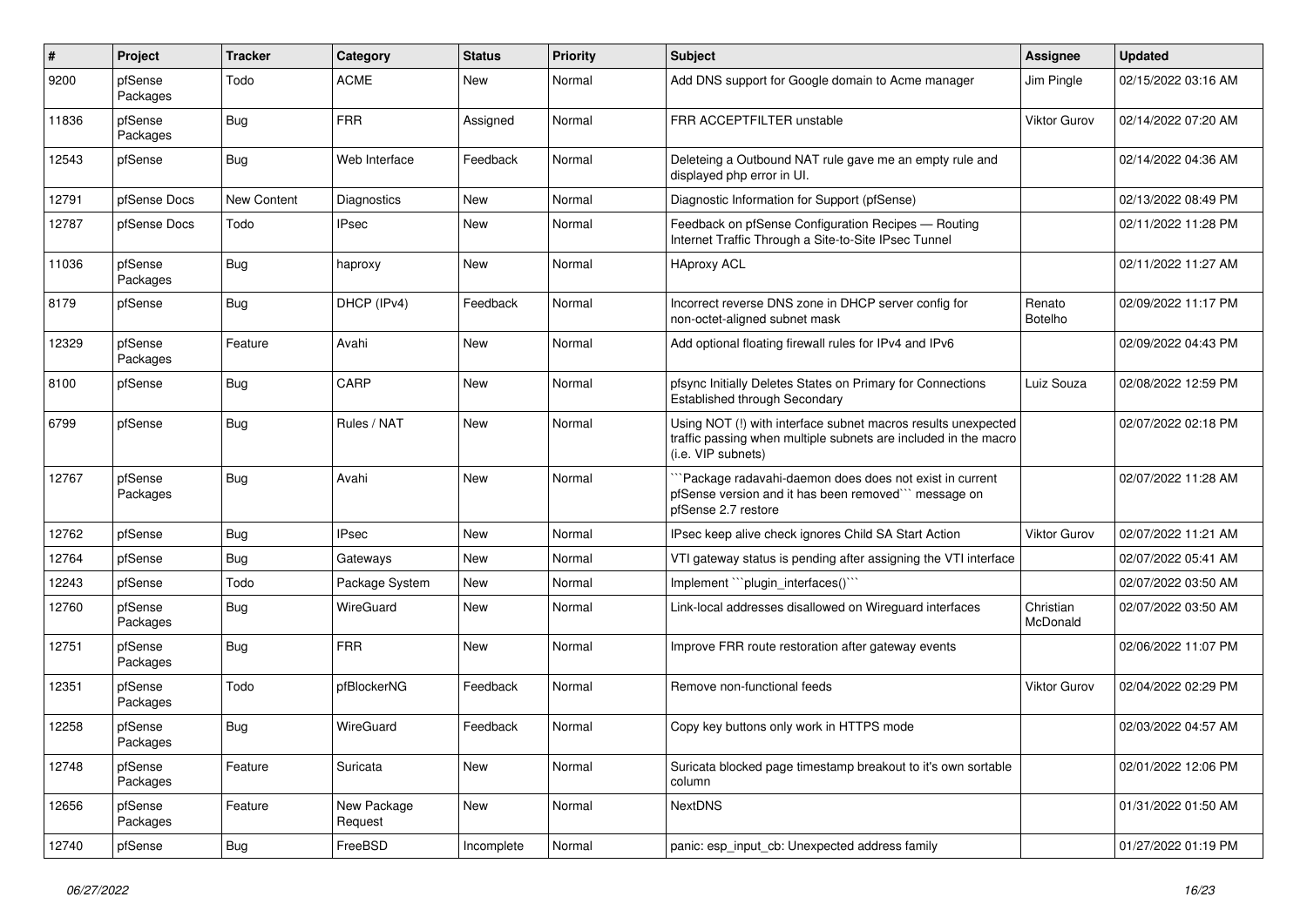| #     | Project             | <b>Tracker</b> | Category                        | <b>Status</b>                 | <b>Priority</b> | Subject                                                                                                         | <b>Assignee</b>       | <b>Updated</b>      |
|-------|---------------------|----------------|---------------------------------|-------------------------------|-----------------|-----------------------------------------------------------------------------------------------------------------|-----------------------|---------------------|
| 12730 | pfSense             | Bug            | Captive Portal                  | New                           | Normal          | RADIUS accounting does not work if WAN is down                                                                  |                       | 01/26/2022 05:13 AM |
| 9700  | pfSense<br>Packages | Feature        | Squid                           | Feedback                      | Normal          | Secure Squid HTTPS Proxy                                                                                        |                       | 01/25/2022 06:39 PM |
| 12717 | pfSense<br>Packages | Todo           | Squid                           | <b>New</b>                    | Normal          | Squid 5.x Branch                                                                                                |                       | 01/25/2022 06:24 PM |
| 12726 | pfSense             | Bug            | Authentication                  | New                           | Normal          | LDAP select container button auto populate                                                                      |                       | 01/25/2022 01:48 PM |
| 12705 | pfSense             | <b>Bug</b>     | IPsec                           | Incomplete                    | Normal          | ECDSA certificate does not work for IPSec VPN phase 1                                                           |                       | 01/24/2022 03:22 PM |
| 12720 | pfSense             | <b>Bug</b>     | Rules / NAT                     | <b>Pull Request</b><br>Review | Normal          | Hide the "tag" field on non-floating tabs                                                                       | Viktor Gurov          | 01/24/2022 03:11 PM |
| 12281 | pfSense<br>Packages | Feature        | Nut                             | New                           | Normal          | Add support for Telegram/Pushover notifications                                                                 | Viktor Gurov          | 01/24/2022 07:25 AM |
| 12715 | pfSense             | <b>Bug</b>     | Authentication                  | New                           | Normal          | Long system startup time when LDAP is configured and<br>unavailable during startup.                             | Christian<br>McDonald | 01/24/2022 05:50 AM |
| 12711 | pfSense<br>Packages | Feature        | Telegraf                        | <b>New</b>                    | Normal          | Add InfluxDB V2 support                                                                                         |                       | 01/21/2022 02:54 AM |
| 7352  | pfSense             | <b>Bug</b>     | Routing                         | New                           | Normal          | pfSense IPv6 static route is dumped after a WAN flap                                                            |                       | 01/20/2022 09:35 AM |
| 9500  | pfSense<br>Packages | Bug            | haproxy                         | New                           | Normal          | HAproxy does not delete non-applicable action config                                                            |                       | 01/18/2022 06:28 AM |
| 12382 | pfSense             | Regression     | OpenVPN                         | New                           | Normal          | Certificate Depth checking creates OpenVPN micro-outages<br>every time a user authenticates after 2.5.2 upgrade |                       | 01/17/2022 04:17 AM |
| 12659 | pfSense Docs        | Todo           | Hardware                        | New                           | Normal          | Feedback on Hardware - Hardware Tuning and<br>Troubleshooting - Flow Control for ix                             |                       | 01/16/2022 10:22 AM |
| 6926  | pfSense             | <b>Bug</b>     | UPnP/NAT-PMP                    | New                           | Normal          | Miniupnp advertising expired IPv6 address                                                                       |                       | 01/15/2022 08:29 PM |
| 10843 | pfSense             | Feature        | Authentication                  | New                           | Normal          | Allow user manager settings to specify multiple authentication<br>servers                                       |                       | 01/13/2022 07:22 AM |
| 12679 | pfSense             | Feature        | Interfaces                      | New                           | Normal          | Remind user to update DHCPv6 range when changing<br>interface IPv6 prefix                                       |                       | 01/12/2022 07:36 AM |
| 12676 | pfSense             | Feature        | Rules / NAT                     | New                           | Normal          | Add the Tagged option on the Port Forward rules edit page                                                       |                       | 01/11/2022 05:52 AM |
| 1849  | pfSense             | <b>Bug</b>     | <b>Traffic Shaper</b><br>(ALTQ) | New                           | Normal          | Traffic shaper - By Queue view needs to show/use friendly<br>inerface names                                     |                       | 01/10/2022 08:10 AM |
| 5253  | pfSense             | Bug            | <b>PPP</b> Interfaces           | New                           | Normal          | 3gstats.php 100% CPU                                                                                            |                       | 01/08/2022 05:02 PM |
| 12260 | pfSense<br>Packages | Bug            | ntop                            | New                           | Normal          | Update popup and version missmatch?                                                                             |                       | 01/08/2022 05:53 AM |
| 12665 | pfSense             | Feature        | Rules / NAT                     | New                           | Normal          | Ability to add custom pf rules from the GUI                                                                     |                       | 01/07/2022 09:30 AM |
| 12667 | pfSense<br>Packages | <b>Bug</b>     | WireGuard                       | New                           | Normal          | Firewall Crashed After Upgrading Wireguard                                                                      |                       | 01/07/2022 09:18 AM |
| 4242  | pfSense             | Feature        | Authentication                  | New                           | Normal          | Two Factor or OTP Authentication for Admin Interface                                                            |                       | 01/04/2022 12:07 PM |
| 11927 | pfSense             | Feature        | DHCP (IPv4)                     | Feedback                      | Normal          | Allow DHCP not to serve a gateway - small fix                                                                   |                       | 01/03/2022 04:17 PM |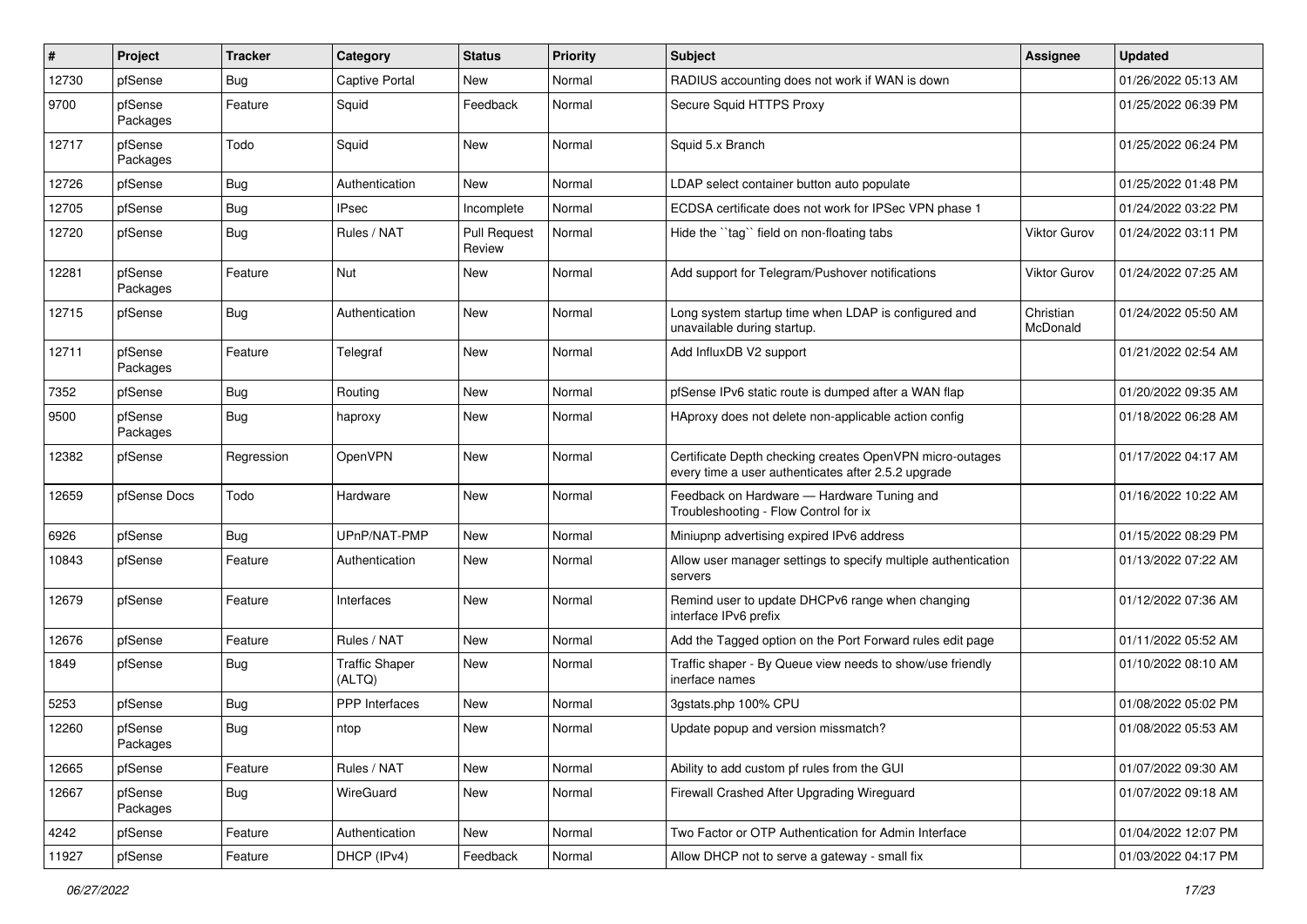| ∦     | Project             | <b>Tracker</b> | Category                | <b>Status</b> | Priority | <b>Subject</b>                                                                                | <b>Assignee</b>       | <b>Updated</b>      |
|-------|---------------------|----------------|-------------------------|---------------|----------|-----------------------------------------------------------------------------------------------|-----------------------|---------------------|
| 7626  | pfSense             | Feature        | Interfaces              | New           | Normal   | Add IPoE support for WAN                                                                      |                       | 01/01/2022 12:31 AM |
| 8516  | pfSense<br>Packages | Bug            | FreeRADIUS              | New           | Normal   | FreeRADIUS requires settings re-saved after pfSense upgrade Jim Pingle                        |                       | 12/31/2021 05:58 PM |
| 8113  | pfSense             | Bug            | Interfaces              | <b>New</b>    | Normal   | MTU setting on bridge, openvpn clients ignored                                                |                       | 12/31/2021 05:55 PM |
| 7400  | pfSense             | <b>Bug</b>     | <b>Traffic Graphs</b>   | Assigned      | Normal   | Traffic Graphs show bad data on 2.3.3 1                                                       | <b>Jared Dillard</b>  | 12/31/2021 05:47 PM |
| 6993  | pfSense             | Bug            | OpenVPN                 | New           | Normal   | OpenVPN status error during CARP state transition                                             | James Webb            | 12/31/2021 05:44 PM |
| 7113  | pfSense             | Bug            | Dashboard               | New           | Normal   | Interface name in Traffic Graphs                                                              |                       | 12/31/2021 05:40 PM |
| 4345  | pfSense             | Bug            | <b>Operating System</b> | Confirmed     | Normal   | Traffic Shaping doesn't work with Xen netfront driver                                         |                       | 12/31/2021 05:30 PM |
| 5629  | pfSense             | <b>Bug</b>     | <b>IPsec</b>            | New           | Normal   | Allow for IPsec configuration using certs without a CA                                        |                       | 12/31/2021 05:21 PM |
| 11130 | pfSense<br>Packages | Feature        | <b>FRR</b>              | Feedback      | Normal   | FRR RIP support                                                                               | Jim Pingle            | 12/31/2021 04:19 PM |
| 12423 | pfSense<br>Packages | Bug            | pfBlockerNG             | Feedback      | Normal   | Dashboard shows "SQLite database missing, Force Reload<br>DNSBL to recover!"                  |                       | 12/31/2021 01:06 PM |
| 12655 | pfSense<br>Packages | <b>Bug</b>     | Telegraf                | New           | Normal   | telegraf, wireguard plugin failing                                                            |                       | 12/30/2021 05:51 PM |
| 12414 | pfSense<br>Packages | <b>Bug</b>     | pfBlockerNG             | Feedback      | Normal   | DNSBL SafeSearch page displays input validation error if DoH<br>DoT blocking is not enabled   |                       | 12/30/2021 02:49 PM |
| 12206 | pfSense<br>Packages | <b>Bug</b>     | <b>NET-SNMP</b>         | Feedback      | Normal   | Certificate Manager page doesn't show Net-SNMP used<br>certificates                           | <b>Viktor Gurov</b>   | 12/30/2021 09:40 AM |
| 12653 | pfSense<br>Packages | Regression     | <b>FRR</b>              | Feedback      | Normal   | RIP related startup error                                                                     | <b>Viktor Gurov</b>   | 12/30/2021 08:37 AM |
| 6289  | pfSense             | <b>Bug</b>     | Interfaces              | New           | Normal   | IPv6 address not given to track6 interfaces on create                                         |                       | 12/30/2021 04:17 AM |
| 11872 | pfSense             | Bug            | Interfaces              | New           | Normal   | gif interfaces reporting incorrect traffic counters                                           |                       | 12/30/2021 04:00 AM |
| 11759 | pfSense             | Bug            | Dashboard               | New           | Normal   | Traffic graphs on dashboard double upload on pppoe links                                      |                       | 12/30/2021 04:00 AM |
| 12643 | pfSense<br>Packages | Regression     | Suricata                | Feedback      | Normal   | Rule categories are cleared after clicking the save button on<br>the Global Settings page     |                       | 12/30/2021 03:44 AM |
| 12648 | pfSense             | <b>Bug</b>     | <b>Captive Portal</b>   | New           | Normal   | Undocumented variables 'listenporthttp' and 'listenporthttps'                                 |                       | 12/28/2021 10:44 AM |
| 6651  | pfSense<br>Packages | Feature        | <b>FRR</b>              | Feedback      | Normal   | Loopback interfaces                                                                           | Christian<br>McDonald | 12/25/2021 02:42 PM |
| 11098 | pfSense<br>Packages | Bug            | Backup                  | Feedback      | Normal   | Backup Files and Directories plugin crashes firewall if /root<br>specified as backup location | Viktor Gurov          | 12/23/2021 10:45 AM |
| 12513 | pfSense<br>Packages | Feature        | WireGuard               | New           | Normal   | WireGuard Utilization Status (Beyond Active Connection)                                       | Christian<br>McDonald | 12/22/2021 08:40 PM |
| 12473 | pfSense             | Feature        | <b>IPsec</b>            | <b>New</b>    | Normal   | Allow user adjustment of IPsec Keep Alive periodic checks                                     |                       | 12/22/2021 05:59 AM |
| 12215 | pfSense             | Regression     | OpenVPN                 | Feedback      | Normal   | OpenVPN does not resync when running on a gateway group                                       |                       | 12/22/2021 05:49 AM |
| 12625 | pfSense             | Feature        | Logging                 | New           | Normal   | Granular logging options for default firewall rules.                                          |                       | 12/21/2021 06:39 PM |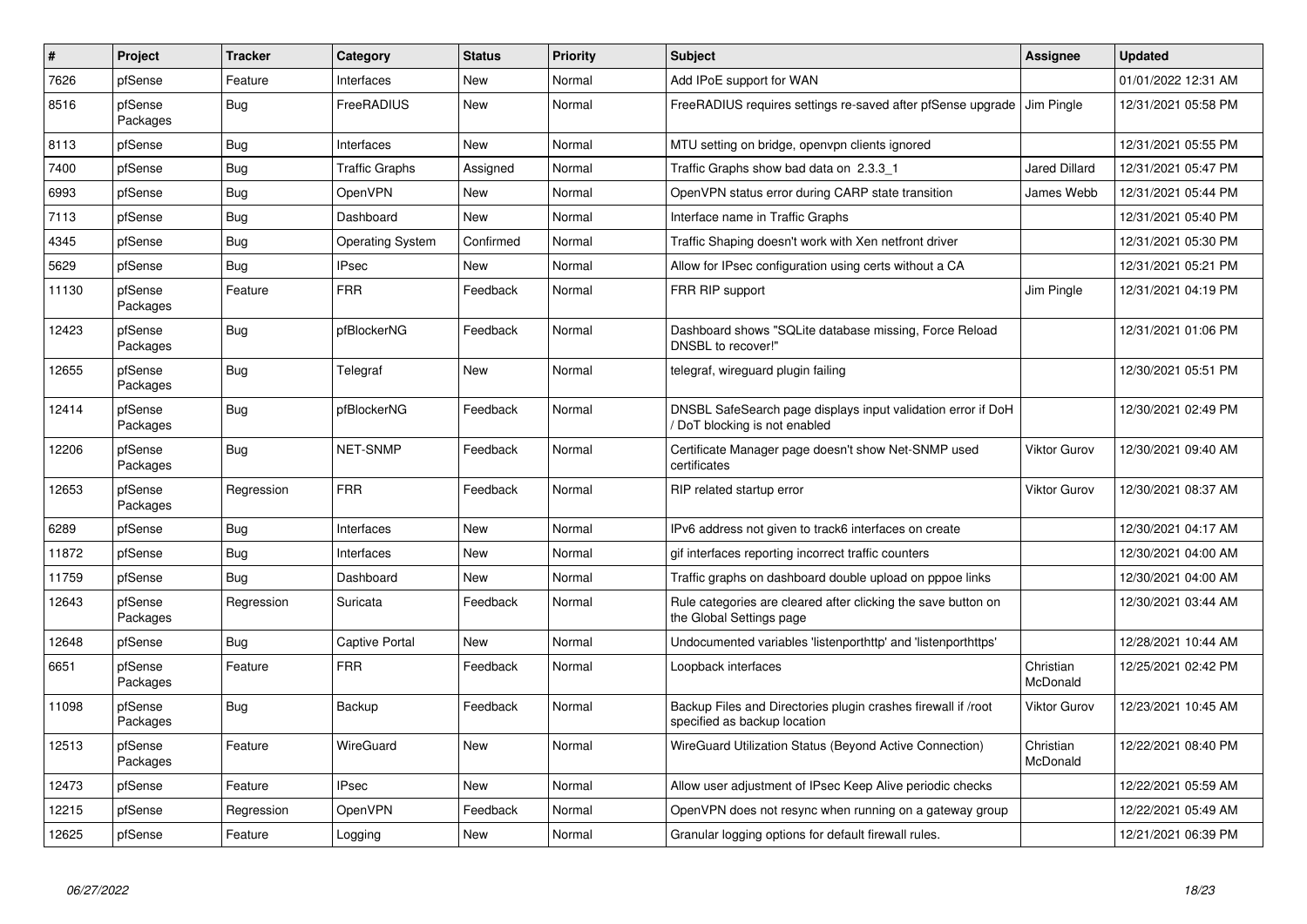| #     | Project             | <b>Tracker</b> | Category                | <b>Status</b> | <b>Priority</b> | <b>Subject</b>                                                                                                                   | <b>Assignee</b>      | Updated             |
|-------|---------------------|----------------|-------------------------|---------------|-----------------|----------------------------------------------------------------------------------------------------------------------------------|----------------------|---------------------|
| 8827  | pfSense<br>Packages | Bug            | squidguard              | New           | Normal          | Squidguard: ACL redirect modes 'redirect' and 'err page' send<br>unresolvable URLs to the client.                                | Viktor Gurov         | 12/21/2021 05:49 AM |
| 11738 | pfSense<br>Packages | Regression     | squidguard              | Feedback      | Normal          | SquidGuard 1.16.18_17 Not Filtering Blacklist No-Transparent<br>Mode                                                             | Viktor Gurov         | 12/21/2021 05:48 AM |
| 11960 | pfSense             | <b>Bug</b>     | Gateway Monitoring      | Feedback      | Normal          | Gateway Monitoring Traffic Goes Out Default Gateway                                                                              |                      | 12/20/2021 05:43 AM |
| 7152  | pfSense             | <b>Bug</b>     | <b>DNS Resolver</b>     | New           | Normal          | Unbound / DNS Resolver issue if "Register DHCP static<br>mappings in the DNS Resolver" set before wildcard DNS<br>custom options |                      | 12/18/2021 04:59 PM |
| 5849  | pfSense             | <b>Bug</b>     | CARP                    | New           | Normal          | Routing fail on CARP IPsec                                                                                                       |                      | 12/18/2021 04:41 PM |
| 7235  | pfSense             | <b>Bug</b>     | IPsec                   | New           | Normal          | 4860 has not got significant IPsec performance rising with<br>enabled HW acceleration                                            | Luiz Souza           | 12/18/2021 04:32 PM |
| 12581 | pfSense             | Regression     | DHCP (IPv6)             | New           | Normal          | CARP IPv6 assigned address does not get advertised to<br>endpoints with RADV                                                     |                      | 12/16/2021 02:34 PM |
| 12602 | pfSense             | Feature        | Dynamic DNS             | New           | Normal          | DHCPv6 should allow DDNS Client updates for hosts                                                                                |                      | 12/15/2021 11:00 AM |
| 12600 | pfSense             | Feature        | Aliases / Tables        | New           | Normal          | allow custom mask for a network alias created from a FQDN                                                                        |                      | 12/15/2021 10:50 AM |
| 11054 | pfSense<br>Packages | <b>Bug</b>     | FreeRADIUS              | Assigned      | Normal          | Check Client Certificate CN not working as described                                                                             | Viktor Gurov         | 12/14/2021 07:22 AM |
| 3796  | pfSense             | Bug            | <b>Diagnostics</b>      | Confirmed     | Normal          | States summary fails and is very slow with large state tables                                                                    |                      | 12/11/2021 08:03 PM |
| 4604  | pfSense             | <b>Bug</b>     | <b>NTPD</b>             | New           | Normal          | NTP time server entries may or may not work, depending upon<br>interfaces selected when configuring NTP service                  |                      | 12/11/2021 07:59 PM |
| 1667  | pfSense             | <b>Bug</b>     | L <sub>2</sub> TP       | <b>New</b>    | Normal          | L2TP server does not respond properly from a CARP VIP                                                                            |                      | 12/11/2021 07:43 PM |
| 12091 | pfSense             | Feature        | Authentication          | New           | Normal          | RFE: Add support for sssd authentication                                                                                         |                      | 12/10/2021 04:55 PM |
| 12552 | pfSense             | <b>Bug</b>     | OpenVPN                 | New           | Normal          | "Pull DNS" option within OpenVPN client does not cause<br>pfSense to use DNS servers assigned by remote OpenVPN<br>server        |                      | 12/08/2021 08:45 AM |
| 12573 | pfSense<br>Packages | Feature        | New Package<br>Request  | New           | Normal          | Dashboard widget with external connection map                                                                                    | aleksei<br>prokofiev | 12/07/2021 07:38 AM |
| 12570 | pfSense Docs        | Correction     | General                 | New           | Normal          | Active appliance list missing 6100                                                                                               |                      | 12/06/2021 11:41 AM |
| 12565 | pfSense Docs        | New Content    | OpenVPN                 | New           | Normal          | Document new "Duplicate Connection Limit" option on<br>OpenVPN server instances                                                  | Jim Pingle           | 12/06/2021 08:07 AM |
| 12563 | pfSense             | <b>Bug</b>     | OpenVPN                 | New           | Normal          | OpenVPN server doesn't support Framed-IPv6-Address<br>RADIUS attribute                                                           |                      | 12/03/2021 11:19 AM |
| 9370  | pfSense Docs        | Correction     | General                 | In Progress   | Normal          | Update old screenshots                                                                                                           | Jim Pingle           | 12/03/2021 09:55 AM |
| 12547 | pfSense             | <b>Bug</b>     | <b>Operating System</b> | Feedback      | Normal          | unsheduled system reboot/crash                                                                                                   | Mateusz Guzik        | 12/01/2021 01:20 PM |
| 12506 | pfSense<br>Packages | <b>Bug</b>     | Suricata                | Feedback      | Normal          | Only selected instance is restarted on suppress list change                                                                      | Viktor Gurov         | 12/01/2021 04:43 AM |
| 11182 | pfSense<br>Packages | Bug            | <b>NRPE</b>             | New           | Normal          | NRPE in HA syncs the bind IP                                                                                                     |                      | 12/01/2021 02:15 AM |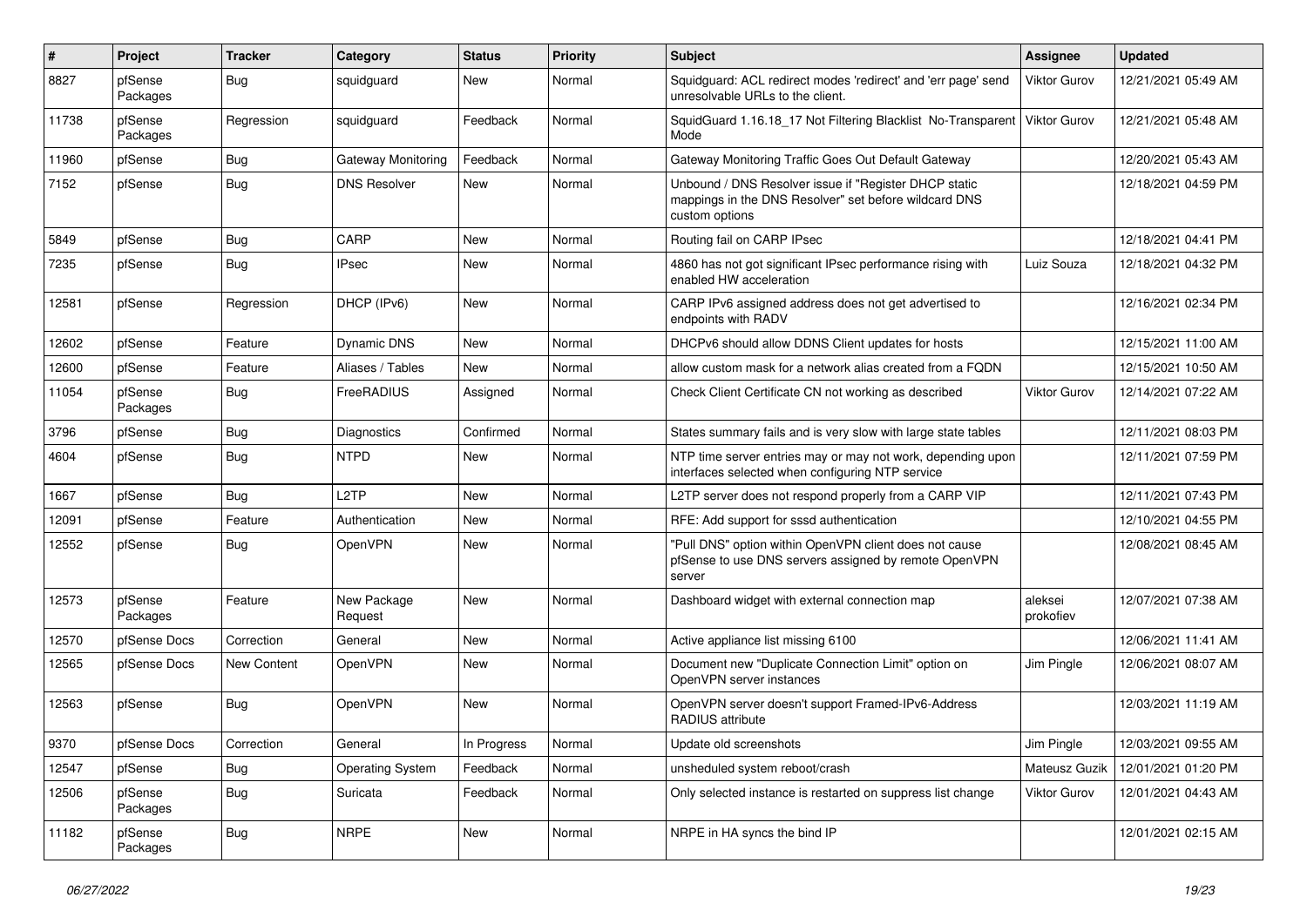| #     | Project             | <b>Tracker</b> | Category                    | <b>Status</b>                 | <b>Priority</b> | <b>Subject</b>                                                                                           | <b>Assignee</b>       | <b>Updated</b>      |
|-------|---------------------|----------------|-----------------------------|-------------------------------|-----------------|----------------------------------------------------------------------------------------------------------|-----------------------|---------------------|
| 10462 | pfSense<br>Packages | Feature        | <b>LCDProc</b>              | <b>Pull Request</b><br>Review | Normal          | CPU Temp Screen                                                                                          |                       | 11/29/2021 08:28 AM |
| 12542 | pfSense             | <b>Bug</b>     | <b>Virtual IP Addresses</b> | New                           | Normal          | Cannot assign a same IPv6 Link-Local address to different<br>interfaces                                  |                       | 11/25/2021 01:41 AM |
| 11210 | pfSense<br>Packages | Feature        | Suricata                    | Feedback                      | Normal          | 3rd party rulesets                                                                                       | Viktor Gurov          | 11/24/2021 04:21 AM |
| 10404 | pfSense             | Feature        | <b>NTPD</b>                 | <b>New</b>                    | Normal          | Consider using chrony for NTP services                                                                   |                       | 11/23/2021 06:59 PM |
| 7096  | pfSense             | <b>Bug</b>     | <b>DNS Resolver</b>         | Feedback                      | Normal          | Unbound fails to start on boot if specific network devices are<br>configured in the "Network Interfaces" |                       | 11/22/2021 08:59 AM |
| 12538 | pfSense<br>Packages | <b>Bug</b>     | <b>PIMD</b>                 | <b>New</b>                    | Normal          | PIMD sub-interface bug                                                                                   |                       | 11/20/2021 09:44 PM |
| 12535 | pfSense             | Documentation  | Routing                     | New                           | Normal          | Negate Rules function does not match the description                                                     |                       | 11/19/2021 02:03 PM |
| 4128  | pfSense             | Feature        | Notifications               | New                           | Normal          | Email notification webgui configuration                                                                  |                       | 11/18/2021 12:48 PM |
| 12526 | pfSense<br>Packages | Feature        | WireGuard                   | New                           | Normal          | <b>WireGuard Widget</b>                                                                                  | Christian<br>McDonald | 11/17/2021 07:15 AM |
| 12525 | pfSense<br>Packages | Feature        | WireGuard                   | New                           | Normal          | WireGuard Tunnel restore configuration                                                                   | Christian<br>McDonald | 11/17/2021 07:15 AM |
| 12249 | pfSense             | <b>Bug</b>     | Backup / Restore            | <b>New</b>                    | Normal          | HAProxy causing failed ACB backups                                                                       |                       | 11/15/2021 11:58 PM |
| 4688  | pfSense             | Feature        | <b>IPsec</b>                | New                           | Normal          | Missing TFC Traffic Flow Confidentiality support                                                         |                       | 11/15/2021 12:27 PM |
| 12519 | pfSense             | <b>Bug</b>     | Authentication              | New                           | Normal          | Fail authentication using special character in password via the<br><b>LDAP</b> connector                 |                       | 11/12/2021 07:39 AM |
| 11525 | pfSense<br>Packages | <b>Bug</b>     | Suricata                    | <b>New</b>                    | Normal          | pfsense 2.5.0 release version for vlan issue to suricata                                                 |                       | 11/11/2021 08:16 AM |
| 12507 | pfSense<br>Packages | <b>Bug</b>     | softflowd                   | <b>Pull Request</b><br>Review | Normal          | Add support for bi-directional flows in softflowd                                                        |                       | 11/11/2021 03:53 AM |
| 12509 | pfSense             | <b>Bug</b>     | OpenVPN                     | New                           | Normal          | Deffered authentication does not work with auth-gen-token<br>external-auth or pusk "auth-token"          |                       | 11/08/2021 04:01 AM |
| 12508 | pfSense             | <b>Bug</b>     | <b>DHCP Relay</b>           | New                           | Normal          | DHCP Relay over VPN                                                                                      |                       | 11/06/2021 11:25 AM |
| 12504 | pfSense             | <b>Bug</b>     | Interfaces                  | New                           | Normal          | BCM57412 NetXtreme-E 10Gb RDMA Ethernet controller<br>issue                                              |                       | 11/05/2021 04:51 AM |
| 12502 | pfSense<br>Packages | Feature        | syslog-ng                   | New                           | Normal          | Syslog-ng Configuration Library (scl) missing                                                            |                       | 11/02/2021 06:06 PM |
| 12495 | pfSense             | Feature        | <b>Dynamic DNS</b>          | <b>Pull Request</b><br>Review | Normal          | DynDNS: add deSEC IPv4&v6 simultaneos update                                                             | Lukas Wiest           | 11/01/2021 08:53 AM |
| 12494 | pfSense             | Feature        | Dynamic DNS                 | <b>Pull Request</b><br>Review | Normal          | DynDNS: make simultaneous update of IP and LegacyIP<br>possible                                          | Lukas Wiest           | 11/01/2021 08:52 AM |
| 12491 | pfSense<br>Packages | Feature        | squidguard                  | New                           | Normal          | squidguard: allow multiple regex                                                                         |                       | 10/28/2021 03:30 PM |
| 8013  | pfSense             | Bug            | <b>IPsec</b>                | New                           | Normal          | IPsec MSS clamping value shared for IPv4 and IPv6                                                        | Luiz Souza            | 10/28/2021 01:37 PM |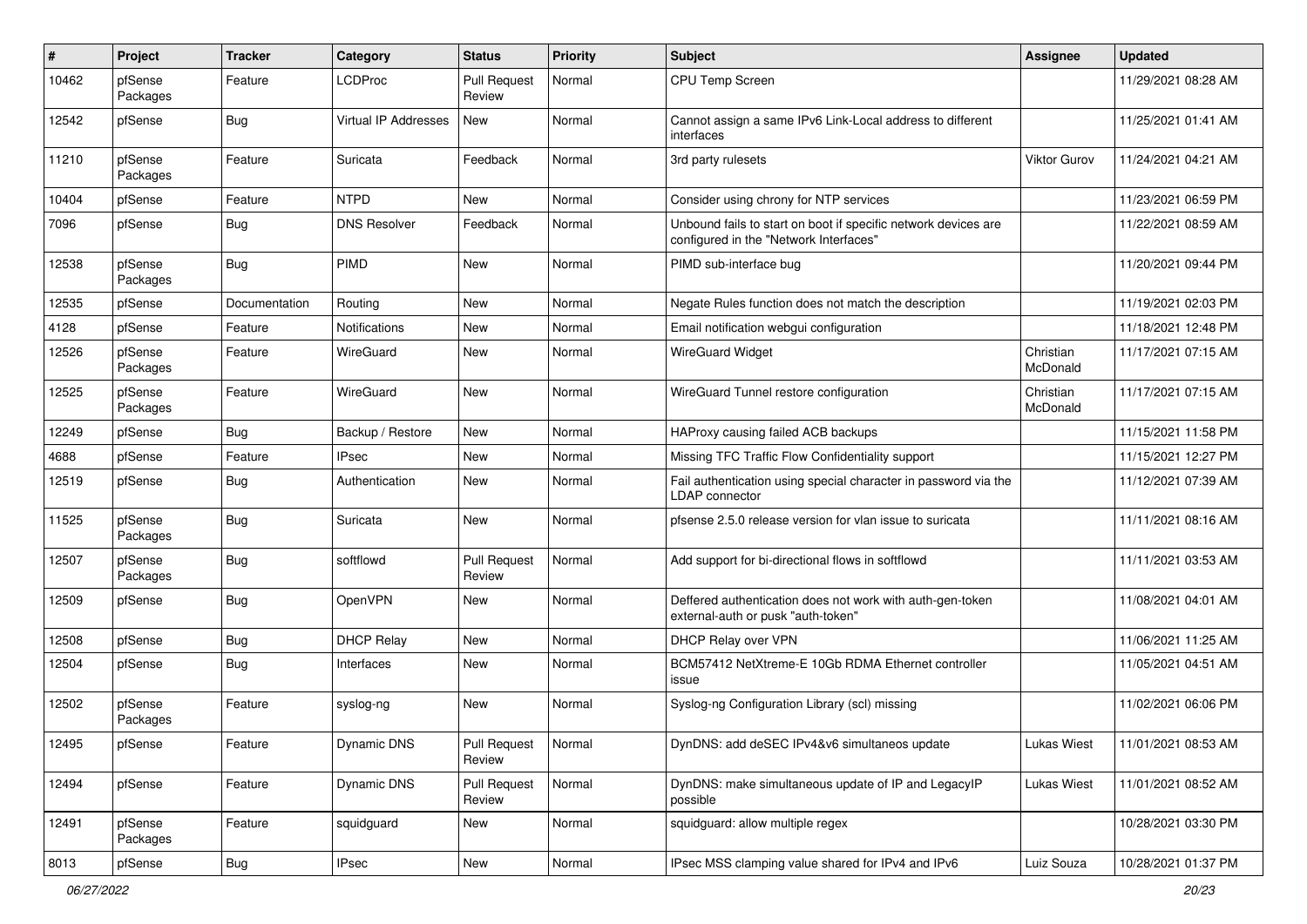| #     | Project             | <b>Tracker</b> | Category                    | <b>Status</b>                 | <b>Priority</b> | <b>Subject</b>                                                                                                                      | <b>Assignee</b> | <b>Updated</b>      |
|-------|---------------------|----------------|-----------------------------|-------------------------------|-----------------|-------------------------------------------------------------------------------------------------------------------------------------|-----------------|---------------------|
| 11429 | pfSense             | <b>Bug</b>     | Web Interface               | New                           | Normal          | System Log / Settings form activates "Reset Log Files" button<br>on enter                                                           |                 | 10/28/2021 01:35 PM |
| 12357 | pfSense             | Bug            | Captive Portal              | <b>New</b>                    | Normal          | Captive Portal popup Logout button loads full login page in<br>popup when clicked                                                   |                 | 10/27/2021 12:10 PM |
| 12483 | pfSense             | Bug            | Configuration<br>Backend    | New                           | Normal          | GUI creates inconsistent config.xml                                                                                                 |                 | 10/23/2021 06:48 AM |
| 12436 | pfSense             | <b>Bug</b>     | <b>PPPoE Server</b>         | New                           | Normal          | Pppoe server config gui does not allow setting of chap<br>authentication, and sets the network start address for<br>allocation to 0 |                 | 10/21/2021 08:15 AM |
| 9344  | pfSense             | <b>Bug</b>     | Translations                | <b>New</b>                    | Normal          | OpenVPN click NCP Algorithms will always go to DH<br>Parameters website(in Chinese-Taiwan)                                          |                 | 10/21/2021 03:48 AM |
| 11163 | pfSense<br>Packages | Feature        | <b>ACME</b>                 | <b>Pull Request</b><br>Review | Normal          | Preferred Chain option                                                                                                              |                 | 10/18/2021 09:10 AM |
| 12467 | pfSense             | Bug            | <b>Captive Portal</b>       | New                           | Normal          | CP error on client disconnect after reboot                                                                                          |                 | 10/17/2021 05:35 AM |
| 12465 | pfSense<br>Packages | Feature        | haproxy                     | New                           | Normal          | Add forwardfor advanced usecases                                                                                                    |                 | 10/16/2021 07:35 PM |
| 11592 | pfSense<br>Packages | <b>Bug</b>     | node exporter               | <b>New</b>                    | Normal          | Node exporter can not read system statistics                                                                                        |                 | 10/15/2021 09:37 PM |
| 9617  | pfSense             | Feature        | PPP Interfaces              | New                           | Normal          | PPPoE Static IP Configuration in GUI                                                                                                |                 | 10/15/2021 08:52 PM |
| 12461 | pfSense Docs        | Todo           | Hardware                    | New                           | Normal          | Improve macOS Serial Command Instructions                                                                                           |                 | 10/15/2021 03:47 PM |
| 12459 | pfSense             | Todo           | <b>Virtual IP Addresses</b> | New                           | Normal          | Add IP Alias subnet input validation                                                                                                |                 | 10/15/2021 09:35 AM |
| 12458 | pfSense             | Feature        | Authentication              | New                           | Normal          | Use "unixHomeDirectory" instead of "homeDirectory" when<br>LDAP authentication server is Active Directory                           |                 | 10/15/2021 08:18 AM |
| 9798  | pfSense<br>Packages | Feature        | pfBlockerNG                 | New                           | Normal          | add ipv4 and ipv6 dnscrypt-resolvers feeds                                                                                          |                 | 10/14/2021 09:48 AM |
| 12451 | pfSense             | Bug            | Virtual IP Addresses        | New                           | Normal          | deleteVIP() does not check RFC2136 Update Source                                                                                    |                 | 10/13/2021 10:06 AM |
| 12444 | pfSense<br>Packages | <b>Bug</b>     | ntop                        | <b>New</b>                    | Normal          | ntopng throws errors when viewing single host                                                                                       |                 | 10/11/2021 12:39 PM |
| 12126 | pfSense<br>Packages | <b>Bug</b>     | FreeRADIUS                  | New                           | Normal          | freeradius3 0.15.7 31                                                                                                               |                 | 10/11/2021 08:21 AM |
| 12101 | pfSense<br>Packages | <b>Bug</b>     | arpwatch                    | Assigned                      | Normal          | ArpWatch Suppression Mac for "flip-flop" not suppressing                                                                            | Viktor Gurov    | 10/09/2021 07:19 PM |
| 9633  | pfSense             | Feature        | PPPoE Server                | New                           | Normal          | PPPoE/L2TP Server Status Page                                                                                                       |                 | 10/09/2021 12:05 PM |
| 11430 | pfSense             | <b>Bug</b>     | Interfaces                  | New                           | Normal          | PHP console spam after Assigning Interfaces                                                                                         |                 | 10/09/2021 10:37 AM |
| 12162 | pfSense Docs        | Todo           | Products                    | New                           | Normal          | Add "usb reset" as possible solution for non-booting flash<br>drives on the SG-1100                                                 |                 | 10/07/2021 02:19 PM |
| 11871 | pfSense Docs        | Correction     | Products                    | New                           | Normal          | SG-2100 must be manually power cycled after installation                                                                            |                 | 10/07/2021 02:19 PM |
| 1620  | pfSense<br>Packages | <b>Bug</b>     | Squid                       | New                           | Normal          | Can't use transparent proxy when using bridge.                                                                                      |                 | 10/07/2021 04:19 AM |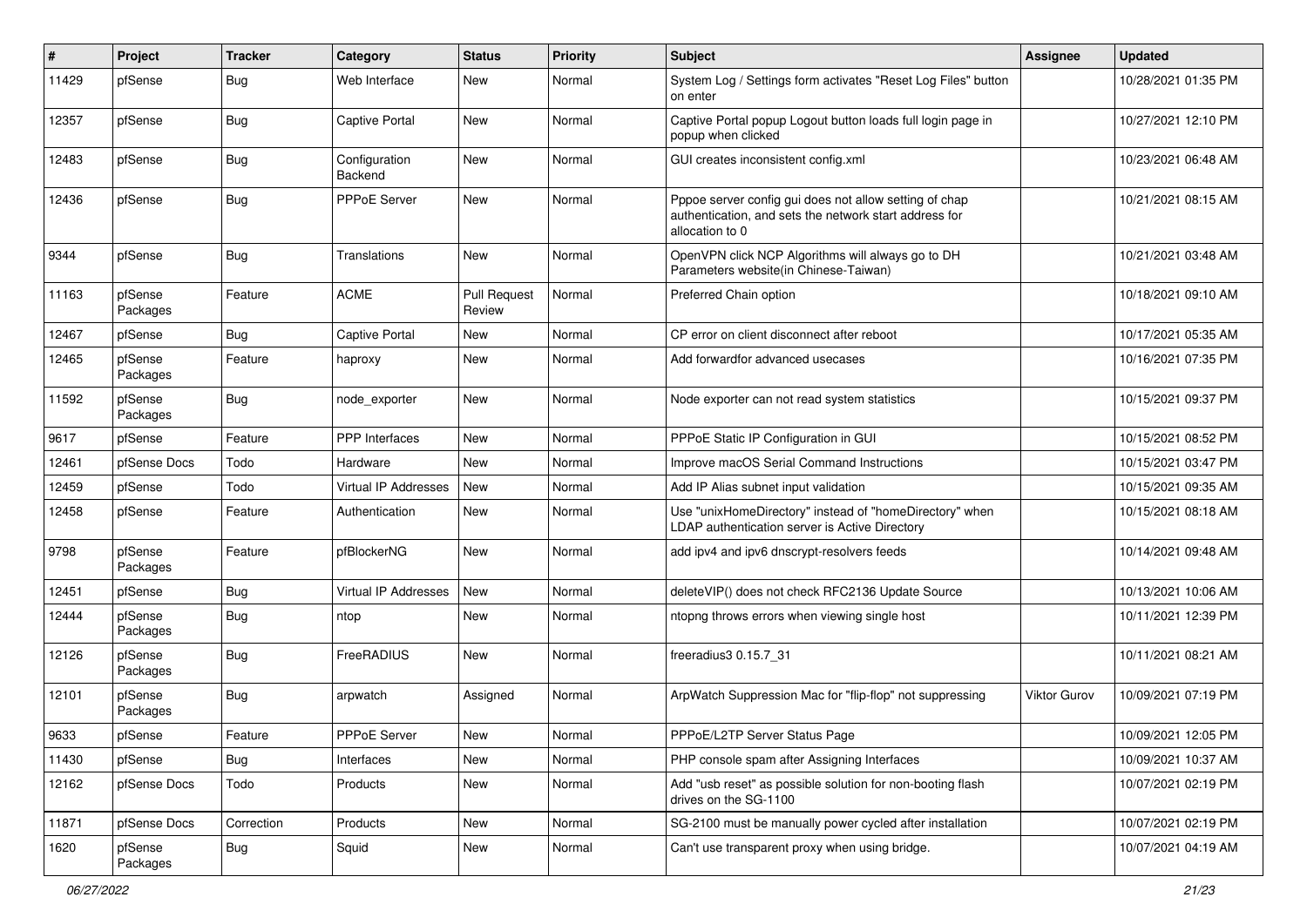| #     | Project             | <b>Tracker</b>   | Category                 | <b>Status</b> | <b>Priority</b> | <b>Subject</b>                                                                                        | <b>Assignee</b> | <b>Updated</b>      |
|-------|---------------------|------------------|--------------------------|---------------|-----------------|-------------------------------------------------------------------------------------------------------|-----------------|---------------------|
| 12427 | pfSense<br>Packages | Todo             | haproxy                  | New           | Normal          | ha-proxy: action order in the GUI is not keeped in the resulting<br>ha-proxy configuration            |                 | 10/06/2021 07:02 AM |
| 10739 | pfSense<br>Packages | Feature          | haproxy                  | Feedback      | Normal          | Update HAproxy-devel package to 2.2 and HAproxy to 2.0                                                | Viktor Gurov    | 10/03/2021 03:53 PM |
| 12188 | pfSense<br>Packages | Bug              | OpenVPN Client<br>Export | New           | Normal          | client export breaks multi remote configurations                                                      |                 | 10/02/2021 05:58 PM |
| 12421 | pfSense             | <b>Bug</b>       | Rules / NAT              | New           | Normal          | IPV6 limiter bug                                                                                      |                 | 10/02/2021 08:44 AM |
| 12033 | pfSense<br>Packages | <b>Bug</b>       | pfBlockerNG              | New           | Normal          | maxmindb and _sqlite3 modules not found                                                               |                 | 10/01/2021 04:42 AM |
| 12411 | pfSense Docs        | Todo             | High Availability        | New           | Normal          | Feedback on High Availability - pfSense XML-RPC Config<br><b>Sync Overview</b>                        |                 | 09/29/2021 10:39 AM |
| 12402 | pfSense Docs        | Todo             | Configuration            | New           | Normal          | Feedback on Configuration - Advanced Configuration<br>Options - Notifications                         |                 | 09/24/2021 12:46 AM |
| 12401 | pfSense             | Bug              | <b>Traffic Graphs</b>    | New           | Normal          | Traffic graphs with untagged and tagged VLAN on same<br>interface                                     |                 | 09/23/2021 09:18 PM |
| 12395 | pfSense Docs        | Todo             | Packages                 | New           | Normal          | Feedback on Packages - FRR Package - Border Gateway<br>Protocol - BGP Required Information            |                 | 09/21/2021 04:32 PM |
| 11961 | pfSense<br>Packages | <b>Bug</b>       | <b>FRR</b>               | Feedback      | Normal          | FRR OSPF add unwanted area 0 authentication to router ospf                                            | Viktor Gurov    | 09/16/2021 10:25 PM |
| 12167 | pfSense<br>Packages | <b>Bug</b>       | <b>FRR</b>               | Feedback      | Normal          | BGP TCP setkey not set if neighbor is in peer group                                                   | Viktor Gurov    | 09/16/2021 09:38 AM |
| 12300 | pfSense             | Feature          | Hardware / Drivers       | New           | Normal          | Add Aquantia Atlantic driver to pfsense                                                               |                 | 09/14/2021 06:49 AM |
| 12367 | pfSense             | Todo             | Installer                | New           | Normal          | ZFS: Do not show memstick disk on target list                                                         |                 | 09/13/2021 07:37 AM |
| 12322 | pfSense<br>Packages | Bug              | Suricata                 | Feedback      | Normal          | Suricata creates invalid HOME_NET entries                                                             | Viktor Gurov    | 09/10/2021 11:42 AM |
| 11295 | pfSense<br>Packages | Feature          | pfBlockerNG              | Feedback      | Normal          | DNSBL IDN support                                                                                     | Viktor Gurov    | 09/10/2021 11:33 AM |
| 12144 | pfSense             | <b>Bug</b>       | <b>Operating System</b>  | In Progress   | Normal          | Bug in "df -t" filtering if two filesystems use the same<br>mountpoint                                | Mateusz Guzik   | 09/10/2021 10:07 AM |
| 12358 | pfSense<br>Packages | Feature          | pfBlockerNG              | New           | Normal          | IP List Copy/Import/Export                                                                            |                 | 09/09/2021 01:56 PM |
| 11268 | pfSense             | Bug              | Web Interface            | New           | Normal          | Cookie named 'id' prevents Edit form fields being set properly                                        |                 | 09/03/2021 06:16 AM |
| 11742 | pfSense<br>Packages | <sub>i</sub> Bug | Suricata                 | New           | Normal          | Blocking / Unblocking is not working correctly.                                                       |                 | 09/01/2021 11:08 AM |
| 10693 | pfSense<br>Packages | <b>Bug</b>       | <b>BIND</b>              | New           | Normal          | pfSense Bind Zone Editor UI does not update zone serial<br>number when a change is made               |                 | 09/01/2021 12:51 AM |
| 9857  | pfSense             | Feature          | <b>IPsec</b>             | New           | Normal          | IPsec Down/Up SMTP Notifications                                                                      |                 | 08/31/2021 08:07 AM |
| 6370  | pfSense             | <b>Bug</b>       | <b>IPsec</b>             | Confirmed     | Normal          | IPSEC bound to WAN gateway group and Dynamic DNS<br>doesn't to fail back tunnel to WAN on DDNS update |                 | 08/31/2021 07:38 AM |